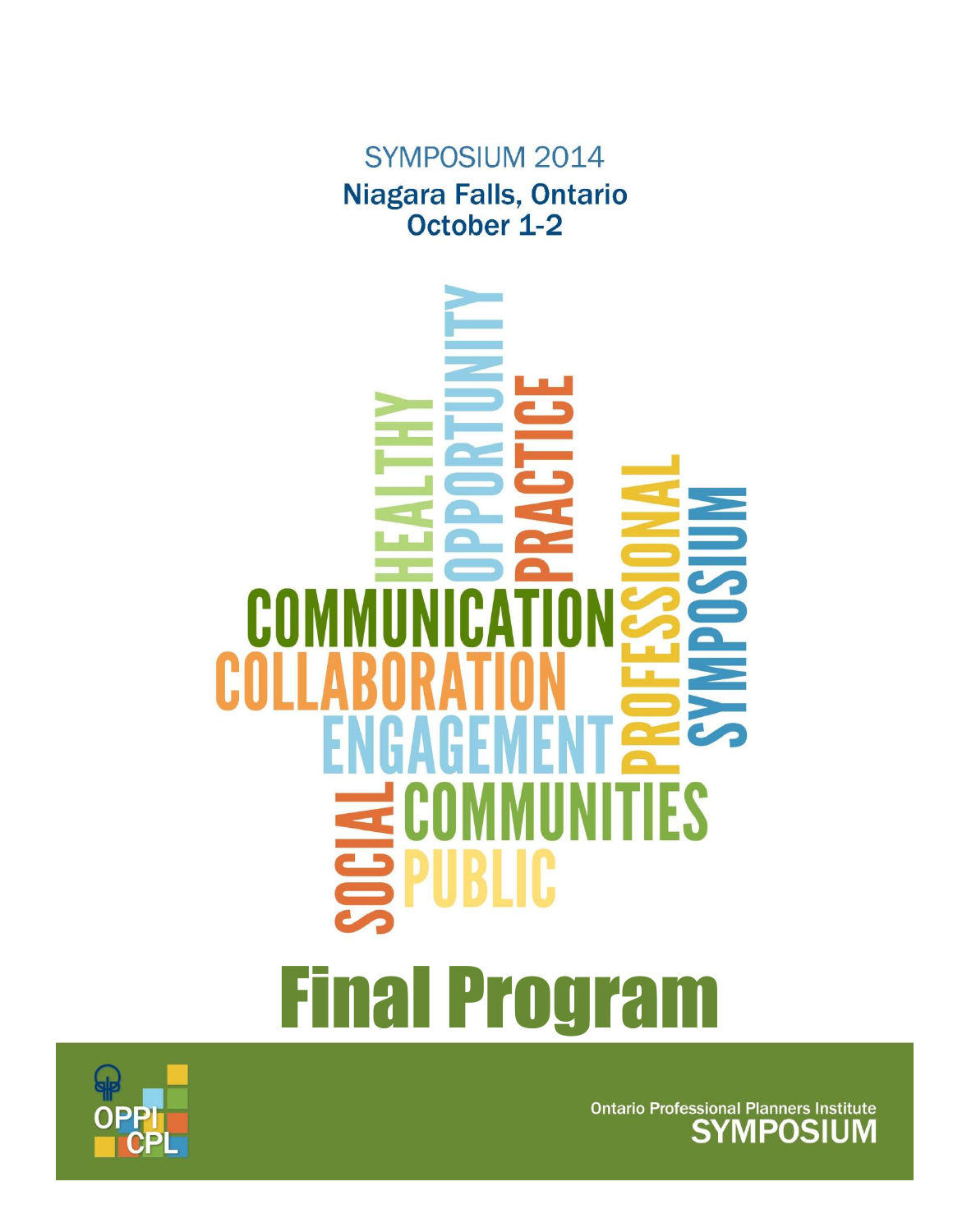# General Information

### **Mobile Program Guide - App**

Full program descriptions can be found on our Mobile Program Guide App. You can access the app on your smartphone (Blackberry, IOS or Android), tablet, or even your computer! The app is web-based to allow access on any device, but it is a fusion product, so once loaded it will work, even without internet access. Use the app to:

- Create a personal schedule
- Take session notes (and access following the Symposium)
- Create your attendee profile and share your social media links
- Give feedback on sessions to help design future programs

### Download now at [eventmobi.com/oppi14](http://r20.rs6.net/tn.jsp?e=0018D8CWj2m3fjOZdnGNNQgEHre47Wvx_vmCyOMUX9Sucw7e8Dc0YoZEQM1J1N9xNCYIp9zdw6jqbhS03_yIneA2_rC3TQ01dMkVh9Ozw1j_rOejgFy7aXqFQ==)

We are here to help! Stop by the registration desk, if you have any questions or concerns regarding the App we are happy to help you download it and will share a few tips. Computers will be available at the OPPI Display, if you do not have a device and would like to access the app.

### **Registration/Information Desk**

Located at the top of the stairs on the 2nd floor, the registration desk will be open the following hours:

Tuesday, September 30 - 5:30pm - 9:00pm Wednesday, October 1 - 7:00am - 5:00pm Thursday, October 2 - 7:00am - 2:00pm

### **WiFi Access**

We have included WiFi access for all participants. The code can be obtained at the registration desk.

To log on:

- $\checkmark$  Connect to SSID Corresponding to Meeting room you are in (e.g., Oakes South etc.)
- $\checkmark$  Launch a web browser
- $\checkmark$  Follow the on screen instructions

### **Get Social**

Tweeting about the Symposium or sessions? Use the hashtag **#OPPI14** Follow **[@OntarioPlanners](https://twitter.com/OntarioPlanners)**

### **Feedback**

Please take a moment after each session to let us know your opinions and future learning needs. Evaluations can be found below the descriptions of each session in the mobile app.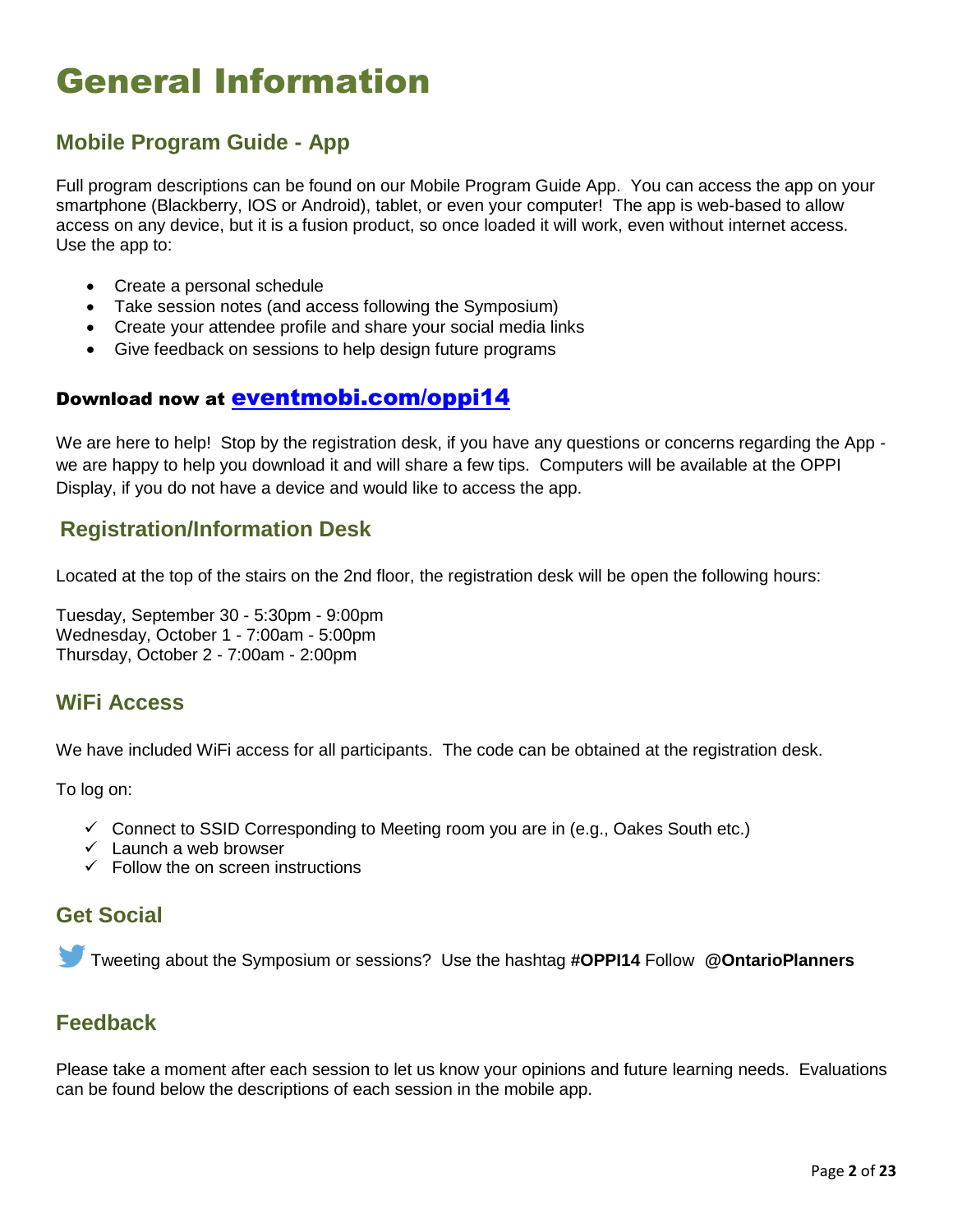# Tuesday, September 30

7:30pm - 9:00pm *Oakes Ballroom - 2 nd Floor*

### **Idea Bombing Networking Reception**

*Facilitators: Krista Voigt & Robert Voigt Cash bar, canapés will be served.*

Idea Bombing (IB) in Ontario was launched by Robert and Krista Voigt in 2013 as a way of making community engagement more appealing, interesting and hopefully more effective. IB was created as an adaptation of various citizen engagement techniques that Rob has been developing and using in his planning practice and Krista's background and work in organizational development and change management.

IB creates a party-like atmosphere that is part meetup, part popup bar, part talk series, all fun! Blank canvases, note boards, a video corner and other methods, mixed with food and music, make up the IB stage.

 The IB at the Symposium will be an educational brain storming/capacity building event. Attendees will learn about the IB format and how it has been used, and will experience IB firsthand as participants. A feature video/Skype presentation from John O'Callaghan of Idea Bombing Sydney, Australia will also be part of the event.

The discussion will be focused on the theme of the Symposium and will explore ideas, dialog, and synergies relating to the resources and tools available to Planners for community engagement. Idea Bombing will be a great way of kick starting the Symposium, bringing people together, and preparing you for the next two days.

### Wednesday, October 1

| 7:30am - 8:30am<br>2 <sup>nd</sup> Floor Foyer            | <b>Networking Breakfast</b><br><b>Sponsored by: Weirfoulds LLP</b>                                                                                           |
|-----------------------------------------------------------|--------------------------------------------------------------------------------------------------------------------------------------------------------------|
| 8:30am - 8:45am                                           | <b>Welcome &amp; Symposium Overview</b>                                                                                                                      |
| Oakes Ballroom - 2 <sup>nd</sup> Floor                    | Paul Stagl, OPPI President                                                                                                                                   |
| 8:45am - 9:45am<br>Oakes Ballroom - 2 <sup>nd</sup> Floor | Seeing the Forest and the Trees: Surviving and Thriving in the<br><b>Coming Data Boom</b>                                                                    |
|                                                           | Nora Young, Host & Creator of CBC Spark                                                                                                                      |
|                                                           | As individuals, we're generating more data all the time about our movements,<br>habits and tastes. You may be doing it now: registering 'likes' on Facebook, |

habits and tastes. You may be doing it now: registering 'likes' on Facebook, tracking your runs with a GPS-enabled monitor, logging your spending with a personal finance app. You may not even know you're doing it, but the simple act of using digital tools, such as e-readers, creates information about you and your personal preferences.

We're on the cusp of a Data Boom, a new era in information, fueled by our digital devices. It will offer personal insights, open opportunities for new services and change the nature of our cities and communities. The Data Boom has the power to make our personal lives and communities better, but it also carries tremendous privacy risks.

Drawing on her book, and her experience as host and creator of CBC's technology show, Spark, Nora explains how this Data Boom will change society, and what it means for individuals, businesses and communities.

Nora's talk will help you to plan strategically for the changing world, and give you the big-picture look at one of the top trends that will define our world in the coming years.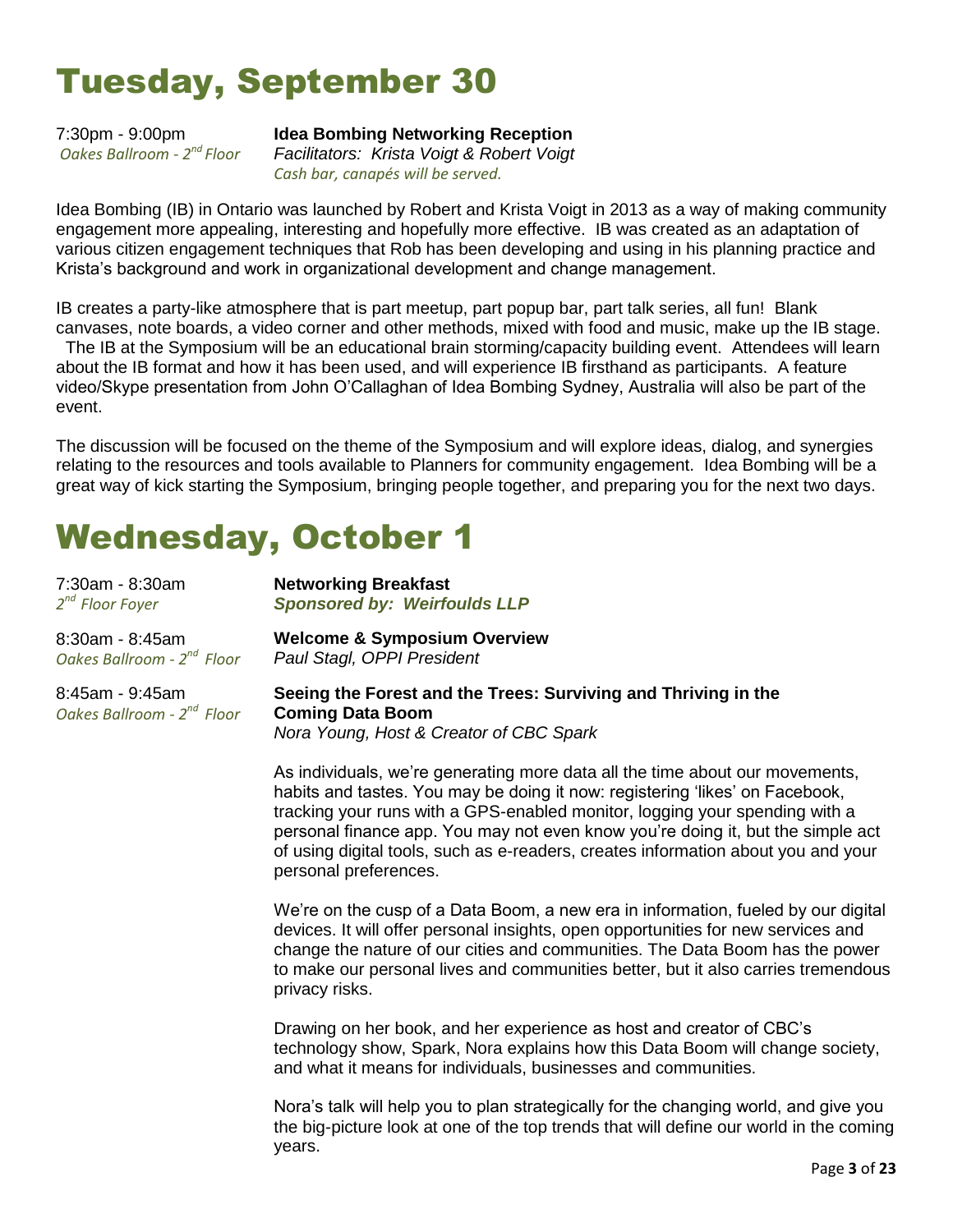| 9:45am - 3:15pm<br>$1st$ Floor Hennepin &                                                    | Planning Knowledge Exchange - Display Tables Open                                                                                                                                                                                                                                                                                                                                                                                                                                                                                                                                                                                                                                                                                                                                                                     |
|----------------------------------------------------------------------------------------------|-----------------------------------------------------------------------------------------------------------------------------------------------------------------------------------------------------------------------------------------------------------------------------------------------------------------------------------------------------------------------------------------------------------------------------------------------------------------------------------------------------------------------------------------------------------------------------------------------------------------------------------------------------------------------------------------------------------------------------------------------------------------------------------------------------------------------|
| Peninsula Rooms                                                                              | Take time during the day to visit our sponsor displays.                                                                                                                                                                                                                                                                                                                                                                                                                                                                                                                                                                                                                                                                                                                                                               |
| 9:45am - 10:15am<br>$1^{st}$ & $2^{nd}$ Floor Floor Foyer                                    | <b>Refreshment Break</b><br><b>Sponsored by: Bousfields Inc.</b>                                                                                                                                                                                                                                                                                                                                                                                                                                                                                                                                                                                                                                                                                                                                                      |
| 10:15am - 12:30pm                                                                            | <b>Breakout sessions</b><br>Select from a variety of session lengths and learning styles.                                                                                                                                                                                                                                                                                                                                                                                                                                                                                                                                                                                                                                                                                                                             |
|                                                                                              | <b>2 hour Intensive Training Workshops</b>                                                                                                                                                                                                                                                                                                                                                                                                                                                                                                                                                                                                                                                                                                                                                                            |
| 10:15am - 12:15pm<br>Oakes Ballroom - 2nd<br>Floor                                           | 100: Provincial Planning and Participation in the Digital Age<br>Presented by the Ministry of Municipal Affairs & Housing                                                                                                                                                                                                                                                                                                                                                                                                                                                                                                                                                                                                                                                                                             |
|                                                                                              | Digital technologies are transforming the way the Province carries out its roles in<br>Ontario's land use planning system. From taking the current pulse, to conducting<br>consultation, to disseminating information and data in a broadening "open data"<br>environment, Ontario is embracing new technologies and approaches. This<br>session will explore some of the Province's leading edge efforts in the field of land<br>use planning.                                                                                                                                                                                                                                                                                                                                                                       |
| 10:15am - 12:15pm<br>Fallsview - 2nd Floor,<br>enter through Milestones<br><b>Restaurant</b> | 101: Circles: Engaging the Multiple and Diverse Voices<br>Jennifer Ball, University of Guelph & Wayne Caldwell, MCIP, RPP, Director and<br>Professor, School of Environmental Design and Rural Development, University of<br>Guelph                                                                                                                                                                                                                                                                                                                                                                                                                                                                                                                                                                                   |
|                                                                                              | <b>Limit of 25 participants. Pre-registration is required. - Limited space available</b>                                                                                                                                                                                                                                                                                                                                                                                                                                                                                                                                                                                                                                                                                                                              |
|                                                                                              | The 2006 World Planners Congress in Vancouver, B.C. emphasized the need to<br>be much more intentional about engaging citizens. Most planners agree with the<br>standards this challenge affirms. In practice, however, they are frequently<br>frustrated with the results of conventional approaches to engaging the public.<br>Using the Circle process offers an alternative strategy and can play a critically<br>important role in the planning process. Circles engage the public in a way that<br>builds relationships, develops understanding and diffuses power imbalances.<br>Participants will experience Circle while also learning the key elements of the<br>Circle process. Together, we will explore examples of planning contexts where<br>Circles have been or may potentially be used in practice. |
|                                                                                              | 15 Minute Ignite Sessions in the Planning Knowledge Exchange<br>(Lobby Level)                                                                                                                                                                                                                                                                                                                                                                                                                                                                                                                                                                                                                                                                                                                                         |
|                                                                                              |                                                                                                                                                                                                                                                                                                                                                                                                                                                                                                                                                                                                                                                                                                                                                                                                                       |
| 10:15am - 10:30am                                                                            | IA1: City Planning and Social Media: #Friends #Forever?                                                                                                                                                                                                                                                                                                                                                                                                                                                                                                                                                                                                                                                                                                                                                               |

*Hennepin Room* 

### **IA1: City Planning and Social Media: #Friends #Forever?** *Carolyn Rowan, Masters of Science in Planning Candidate,University of Toronto*

By connecting real residents with real city planners, social media platforms have the potential to eliminate discomfort with the traditional planning process, introduce familiarity and stimulate productive conversation. However, there are some very real issues that must be resolved before embracing social media as a planning tool. These include concerns about transparency, privacy, accessibility, the participation gap, misinformation, etc. This session will explore the theory and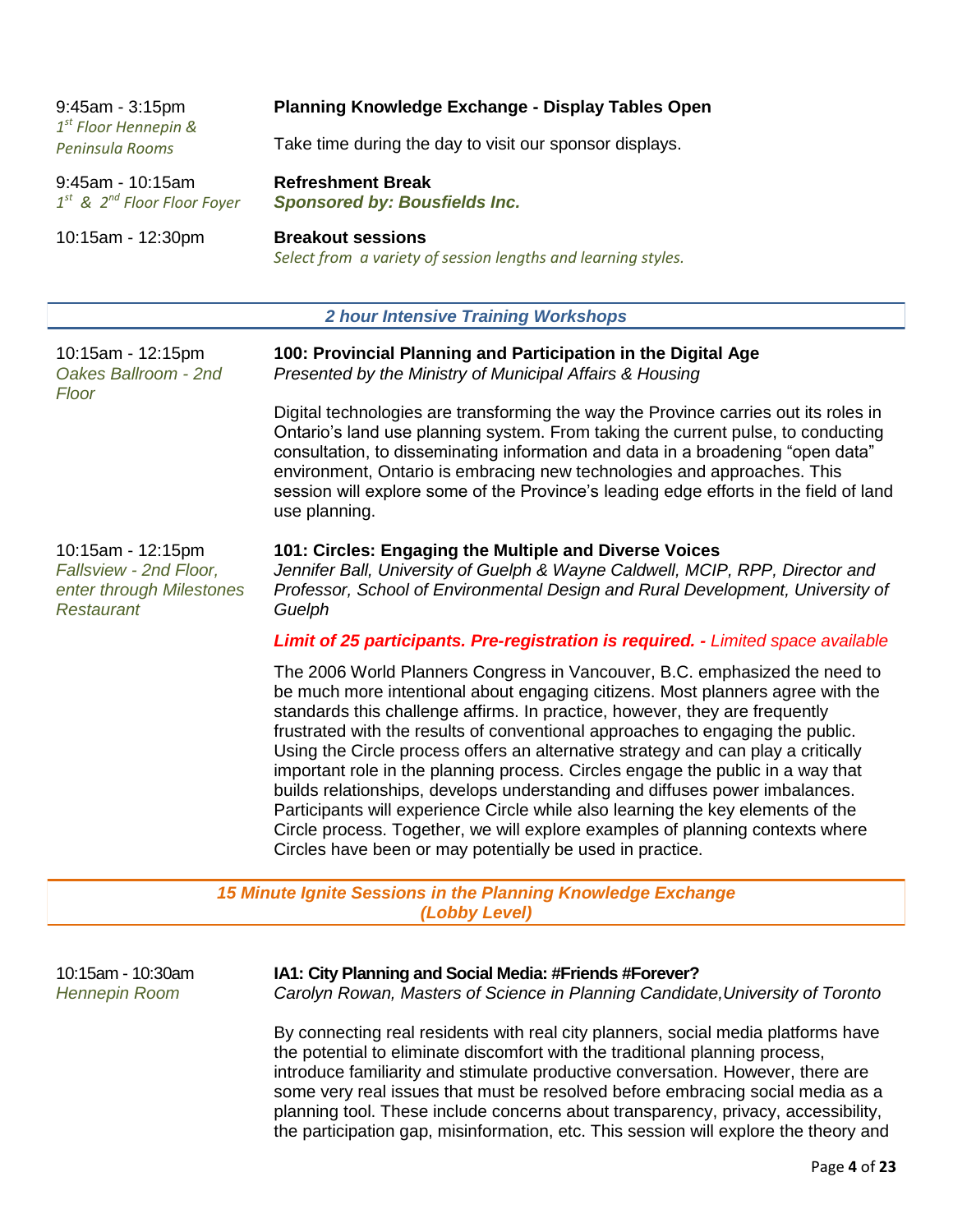|                                           | current limitations of social media for the planners interested in this emerging form<br>of active engagement and the potential benefits of investing in the experience of<br>the planning process.                                                                                                                                                                                                                                                                                                                                                                                                                                                                                          |
|-------------------------------------------|----------------------------------------------------------------------------------------------------------------------------------------------------------------------------------------------------------------------------------------------------------------------------------------------------------------------------------------------------------------------------------------------------------------------------------------------------------------------------------------------------------------------------------------------------------------------------------------------------------------------------------------------------------------------------------------------|
| 10:15am - 10:30am<br>Peninsula Room       | <b>IB1: Metrolinx Online with Smart Commute</b><br>Aubrey Iwaniw, Senior Advisor, Metrolinx                                                                                                                                                                                                                                                                                                                                                                                                                                                                                                                                                                                                  |
|                                           | Metrolinx is entering the digital age with a strong collection of programs which<br>employ digital tactics to reach the community. This session will highlight the Smart<br>Commute program, which uses social media platforms, tracking and matching<br>applications and digital communication campaigns to inform the public about<br>alternatives to driving alone. It will detail how Smart Commute initiated its digital<br>communication plan and report on lessons learned and helpful adaptations.                                                                                                                                                                                   |
| 10:40am - 10:55am                         | IA2: Open Data for Planning - Review on Municipal Planning Information on<br>the Web                                                                                                                                                                                                                                                                                                                                                                                                                                                                                                                                                                                                         |
| <b>Hennepin Room</b>                      | lan Graham, MCIP, RPP, Director of Planning for R.E. Millward & Associates Ltd.<br>and Publisher, NRU Publishing Inc.                                                                                                                                                                                                                                                                                                                                                                                                                                                                                                                                                                        |
|                                           | Not even a decade ago one needed to hire a consultant to figure out what zoning<br>or official plan policy designation applied for a particular property. Today, the<br>public has direct access to municipal websites to find this out unassisted.<br>Municipalities are also providing information online to show the status of<br>development applications. Ian Graham-planner and publisher of a municipal<br>information service—will review Ontario municipal planning department websites<br>and their services with respect to access to open data. The session will consider<br>the benefits of easily available data and the implications for the role of planning<br>consultants. |
| 10:40am - 10:55am                         | IB2: Do You Like What You See? Using a Visual Preference Survey to<br><b>Engage the Public</b>                                                                                                                                                                                                                                                                                                                                                                                                                                                                                                                                                                                               |
| Peninsula Room                            | Tim Moerman, MCIP, RPP, Planner, City of Ottawa                                                                                                                                                                                                                                                                                                                                                                                                                                                                                                                                                                                                                                              |
|                                           | This session will highlight an extremely successful online Visual Preference<br>Survey undertaken by the City of Ottawa to engage the public regarding a<br>proposed zoning amendment to widen suburban driveways. The survey drew over<br>1,100 responses, including over 500 written comments. The presentation will<br>detail the development of the Visual Preference Survey, including the choice of<br>images and scenarios, methods of gaining publicity and interpretation of the<br>results.                                                                                                                                                                                        |
| 11:05am - 11:20am<br><b>Hennepin Room</b> | IA3: Bringing Traditional AT & Trails Plannning & Design into the Digital Era<br>Claire Basinski, Project Planner, MMM Group Limited                                                                                                                                                                                                                                                                                                                                                                                                                                                                                                                                                         |
|                                           | Innovative technology and digital tools are now available to assist with trail and<br>Active Transportation design, development and implementation. This ignite<br>session will highlight examples of projects where these tools have been used to<br>enhance study findings and outcomes. In many cases the tools have continued to<br>influence implementation and are used to promote the use of active forms of<br>transportation and recreation in communities of different scales.                                                                                                                                                                                                     |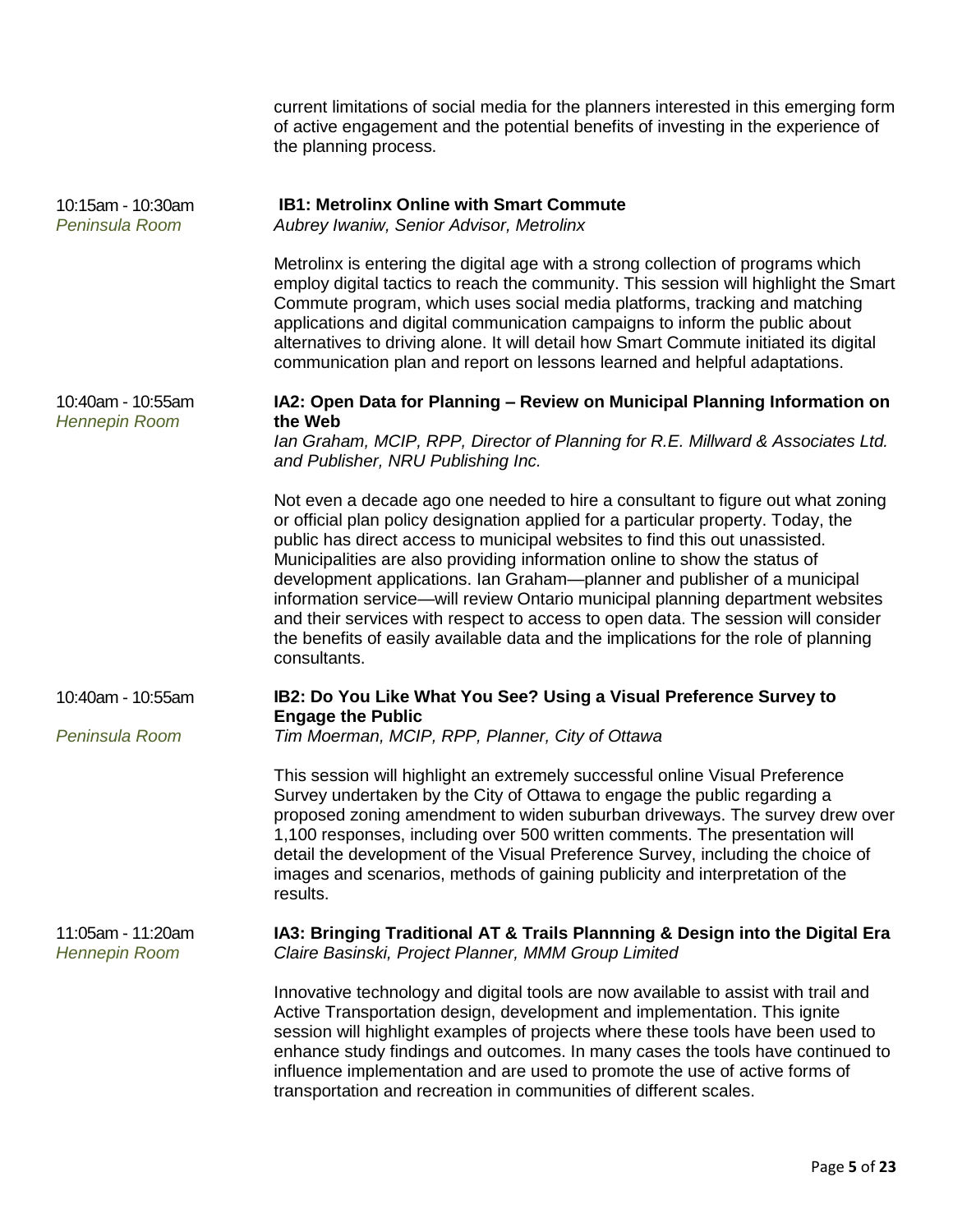| 11:05am - 11:20am<br>Peninsula Room       | IB3: Digital Innovation and Public Service in Conservation and<br><b>Environmental Protection</b>                                                                                                                                                                                                                                                                                                                                                                                                                                                                         |
|-------------------------------------------|---------------------------------------------------------------------------------------------------------------------------------------------------------------------------------------------------------------------------------------------------------------------------------------------------------------------------------------------------------------------------------------------------------------------------------------------------------------------------------------------------------------------------------------------------------------------------|
|                                           | Chris Jones, Senior Planner, Toronto and Region Conservation Authority<br>Chris Moore, Manager, Digital Media, Toronto and Region Conservation Authority                                                                                                                                                                                                                                                                                                                                                                                                                  |
|                                           | Recent initiatives by the Toronto and Region Conservation Authority using social<br>media and other online resources to engage citizens in the Living City vision and<br>programs will be presented. While the session will explore various ways the TRCA<br>has employed social media, it will focus on recent initiatives offering online tools<br>related to the TRCA's development regulation function. This will include TRCA's<br>initiative to streamline the process and build capacity in an effort to provide more<br>timely services to the public.            |
| 11:30am - 11:45am<br><b>Hennepin Room</b> | IA4: How to Make Planning Cool to Kids<br>Kevin M. Duguay, Principal, Kevin M. Duguay Community Planning and<br>Consulting Inc.                                                                                                                                                                                                                                                                                                                                                                                                                                           |
|                                           | Kelly A. Weste, Municipal Planning Advisor, Ministry of Natural Resources                                                                                                                                                                                                                                                                                                                                                                                                                                                                                                 |
|                                           | For the past 5 years, Peterborough area students (Grades 8, 9, 12 and post-<br>secondary) have been given the opportunity to learn about land use planning and<br>the policy decisions that shape their community. During an intense one-day<br>design charrette, students learn planning and urban design principles, identify<br>design issues in the study area and develop solutions. The solutions are realistic,<br>creative and respectful of the fundamentals of good land use planning. This<br>session will provide a tool kit for hosting your own WTPD event. |
|                                           |                                                                                                                                                                                                                                                                                                                                                                                                                                                                                                                                                                           |
| 11:30am- 11:45am<br>Peninsula Room        | IB4: Going Viral: Recipes for Success in Online Engagement for Broad AND<br><b>Informed Public Input</b><br>Dave Biggs, Co-Founder of MetroQuest                                                                                                                                                                                                                                                                                                                                                                                                                          |
|                                           | Digital & online tools hold the promise of engaging a broader demographic. So<br>why do some "go viral" and others flop? This presentation will make it easy for<br>participants to understand when and how to leverage technologies for public<br>engagement, what to look for when selecting the right tool for the job, and best<br>practices for their successful application.                                                                                                                                                                                        |
|                                           | Learn by stories – This presentation will draw on recent award-winning case<br>studies.                                                                                                                                                                                                                                                                                                                                                                                                                                                                                   |
|                                           | Learn by doing – Hands-on examples will allow participants to try these tools<br>themselves.<br>Learn by dialog – Key discussion questions will draw participants into a high<br>energy dialog.                                                                                                                                                                                                                                                                                                                                                                           |
| 11:55am - 12:10pm<br><b>Hennepin Room</b> | 1A5: From Exclusion to Inclusion: Planning and Human Rights<br>Jacquelin Pegg, Inquiry Analyst, Ontario Human Rights Commission                                                                                                                                                                                                                                                                                                                                                                                                                                           |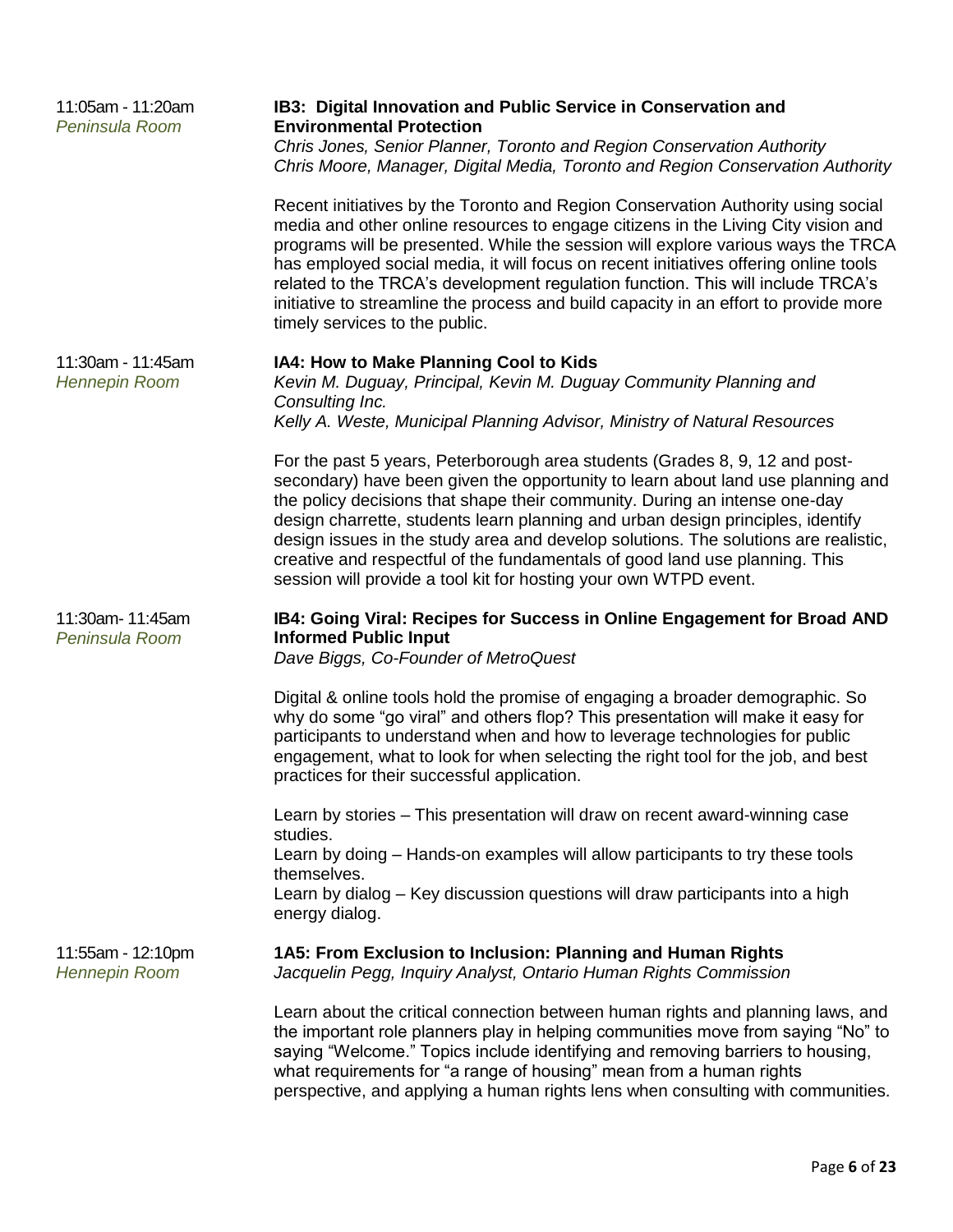| 11:55am - 12:10pm<br>Peninsula Room  | IB5: Use Gamification to Change Employee Behaviour and Engage the Next<br><b>Generation of Knowledge Workers</b><br>Tony Cancelliere, Co-Founder and Managing Director of Syntropy Group                                                                                                                                                                                                                                                   |
|--------------------------------------|--------------------------------------------------------------------------------------------------------------------------------------------------------------------------------------------------------------------------------------------------------------------------------------------------------------------------------------------------------------------------------------------------------------------------------------------|
|                                      | Used by companies around the world, gamification helps organizations create<br>engaging training activities that take advantage of peoples' enjoyment of games<br>and create lasting changes in behavior through goal setting, real-time feedback,<br>and task mastery. This session will introduce participants to the idea of<br>gamification and provide them with real take-aways that can be applied to their<br>organizations today. |
|                                      | <b>Workshops (10:15am - 11:15am)</b>                                                                                                                                                                                                                                                                                                                                                                                                       |
| Ontario Room - 3 <sup>rd</sup> Floor | 102: Continuing the Conversation with Nora Young<br>Nora Young, Host & Creator of CBC Spark<br>Spond time in a small, gpon format softing where Nora will apply their spoolfie                                                                                                                                                                                                                                                             |

Spend time in a small, open format setting where Nora will answer your specific questions about technology trends and security.

*Salon A - 3 rd Floor* **103: Imagine Niagara & The Power of Social Media** *Erik Acs, Project Manager, Planning Programs and Engagement, Niagara Region Daryl Barhart, New Media and Communications Specialist, Corporate Communications, Niagara Region Katelyn Vaughan, Project Manager, Niagara Water Strategy, Niagara Region*

> Niagara Region has recently embarked on its five-year review of the regional plan and has taken new social media approaches to engagement. This session will share tips and tools about creating online videos, branding the project and its components, Facebook and tweet chat engagement tools, surveys and innovative engagement.

#### *Salon B - 3* **104: From Smart City to Intelligent Community**

*John G. Jung, Intelligent Community Forum, New York City*

The session will explore emerging developments and trends in "smart cities." It will focus on what the planning profession needs to know about the benefits to towns, cities and regions of becoming an "Intelligent Community." There are thousands of cities around the world that are now turning to advancements in technology, high-speed broadband and the analysis of big and open data to improve efficiencies, asset and budget management, as well as improvements in public services. Currently 126 cities on every continent have been recognized by the Intelligent Community Forum as an Intelligent Community; 20 of these are in Canada. Using examples of Smart Cities and Intelligent Communities from across Ontario—Stratford, Waterloo and Toronto—the session will benchmark them against other examples in Asia and Europe.

#### *Niagara Room - 3* **105: Cities Alive Podcast Project** *Danielle Davis, Planner and Landscape Architect, Corban & Goode Geordie Gordon, Cities Alive*

Storytelling is our oldest and most meaningful mode of communication, yet it is extremely underutilized in our profession. Although facts and figures will always be a critical tool for planners to be responsible professionals, storytelling offers a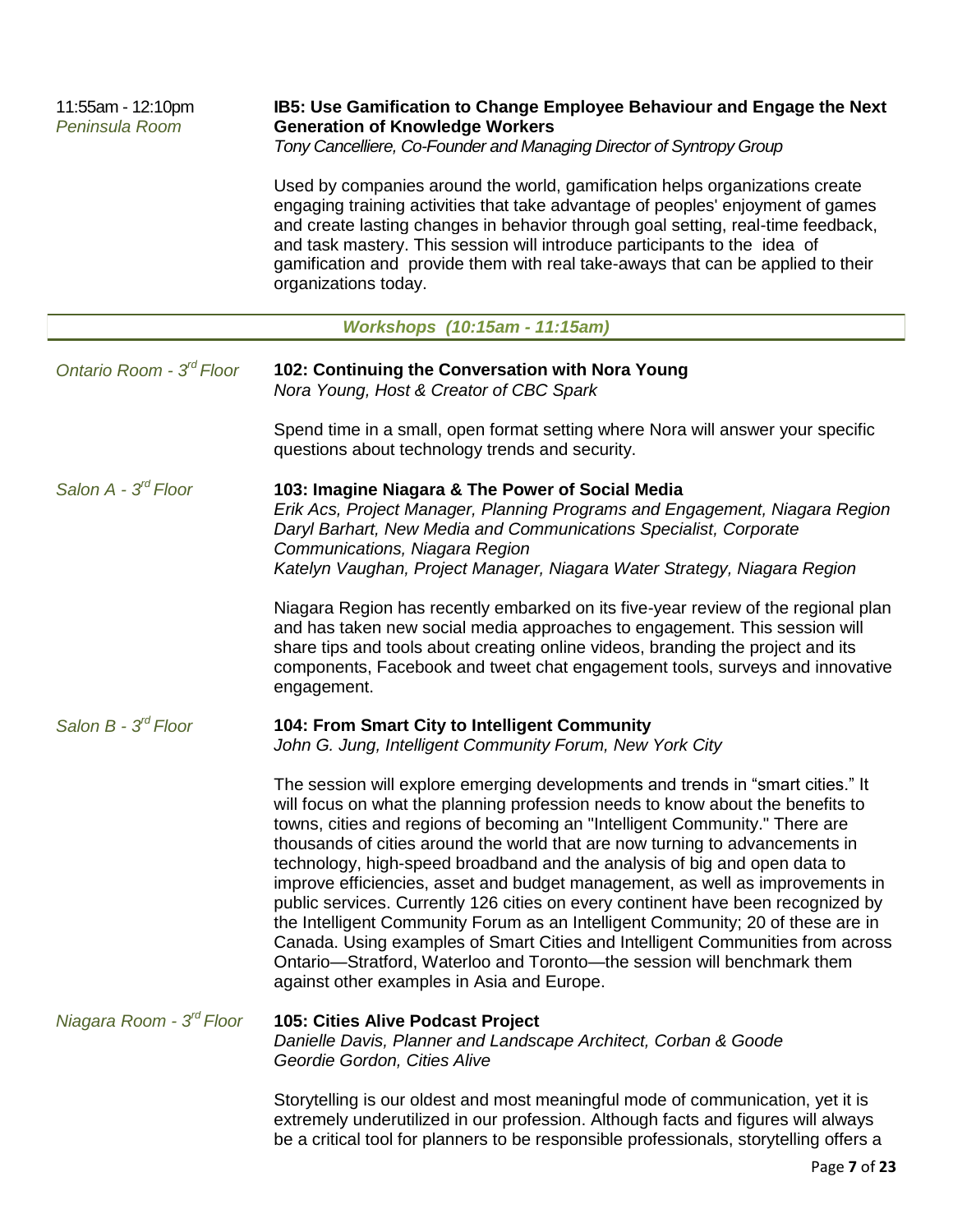unique vehicle to persuade, inspire and give meaning to planning issues. What is more, the development of digital mediums have made it possible to make story sharing more accessible than ever. Using the Cities Alive Podcast as a case study, this lively session will explore the potential of digital storytelling to bring together city builders, connect diverse regions, bridge the communication gap between city-building professionals and the public, and provide professional development opportunities for planners.

*Walking tour, meet in the Main Lobby*

**106: Talk the Walk: Walkability Audits as a Powerful Engagement Tool** *Kate Hall, Active Transportation Planner Canada Walks – Green Communities Canada*

### *Pre-registration required - tour returns at 11:30am -* **FULL**

Let's go for a walk! This session will get symposium participants out into the streets of Niagara, walking and talking about the walking environment. The purpose of a walkability audit is to evaluate the walking environment and identify areas of concern for walkers related to safety, access, comfort, and convenience. Walkability audits are a powerful tool for change – you'll never look at your streets the same way again!

#### **Be sure to wear comfortable clothes and walking shoes!**

| Workshops (11:30am - 12:30pm) |  |  |
|-------------------------------|--|--|
|-------------------------------|--|--|

| 201: E-learning or E-larming? The Digital Turn in Canadian University<br><b>Planning Programs</b><br>Coordinator, York University<br>The digital revolution has caused a paradigm shift in Canadian society. This<br>session will consider the implications of the Information Age on planning<br>education. While communication is a cornerstone of the planning profession, the<br>way we communicate has shifted dramatically.<br>Incoming students are plugged in, internet savvy and experience the world though<br>their fingertips. And the university is changing: multi-media classrooms, e-<br>learning, digital admissions and record-keeping are arguably remaking the<br>university from the ground up. Join a planning program director/ instructor and<br>current students in a conversation about learning in the digital era.<br>Ontario Room - 3 <sup>rd</sup> Floor<br>202: Enhanced Self-Regulation Legislation for the Planning Profession<br>Paul Stagl, OPPI, President<br>Andrea Bourrie, OPPI, President Elect<br>Ann Joyner, the Chair of the Self Regulation Strategy Group<br>OPPI's move towards enhanced self-regulation legislation for the planning<br>profession in Ontario will be outlined by President Paul Stagl, President Elect<br>Andrea Bourrie, and Ann Joyner, the Chair of the Self Regulation Strategy Group.<br>They will introduce you to the government relations consultant that OPPI has<br>retained. You will hear about our new position paper, and progress on meeting | Salon $B - 3^{rd}$ Floor |                                                                             |
|-----------------------------------------------------------------------------------------------------------------------------------------------------------------------------------------------------------------------------------------------------------------------------------------------------------------------------------------------------------------------------------------------------------------------------------------------------------------------------------------------------------------------------------------------------------------------------------------------------------------------------------------------------------------------------------------------------------------------------------------------------------------------------------------------------------------------------------------------------------------------------------------------------------------------------------------------------------------------------------------------------------------------------------------------------------------------------------------------------------------------------------------------------------------------------------------------------------------------------------------------------------------------------------------------------------------------------------------------------------------------------------------------------------------------------------------------------------------------------------------------------------------------------|--------------------------|-----------------------------------------------------------------------------|
|                                                                                                                                                                                                                                                                                                                                                                                                                                                                                                                                                                                                                                                                                                                                                                                                                                                                                                                                                                                                                                                                                                                                                                                                                                                                                                                                                                                                                                                                                                                             |                          | Laura Taylor, PhD, MCIP, RPP, Associate Profession and MES/Planning Program |
|                                                                                                                                                                                                                                                                                                                                                                                                                                                                                                                                                                                                                                                                                                                                                                                                                                                                                                                                                                                                                                                                                                                                                                                                                                                                                                                                                                                                                                                                                                                             |                          |                                                                             |
|                                                                                                                                                                                                                                                                                                                                                                                                                                                                                                                                                                                                                                                                                                                                                                                                                                                                                                                                                                                                                                                                                                                                                                                                                                                                                                                                                                                                                                                                                                                             |                          |                                                                             |
|                                                                                                                                                                                                                                                                                                                                                                                                                                                                                                                                                                                                                                                                                                                                                                                                                                                                                                                                                                                                                                                                                                                                                                                                                                                                                                                                                                                                                                                                                                                             |                          |                                                                             |
|                                                                                                                                                                                                                                                                                                                                                                                                                                                                                                                                                                                                                                                                                                                                                                                                                                                                                                                                                                                                                                                                                                                                                                                                                                                                                                                                                                                                                                                                                                                             |                          |                                                                             |
|                                                                                                                                                                                                                                                                                                                                                                                                                                                                                                                                                                                                                                                                                                                                                                                                                                                                                                                                                                                                                                                                                                                                                                                                                                                                                                                                                                                                                                                                                                                             |                          |                                                                             |
|                                                                                                                                                                                                                                                                                                                                                                                                                                                                                                                                                                                                                                                                                                                                                                                                                                                                                                                                                                                                                                                                                                                                                                                                                                                                                                                                                                                                                                                                                                                             |                          |                                                                             |
|                                                                                                                                                                                                                                                                                                                                                                                                                                                                                                                                                                                                                                                                                                                                                                                                                                                                                                                                                                                                                                                                                                                                                                                                                                                                                                                                                                                                                                                                                                                             |                          |                                                                             |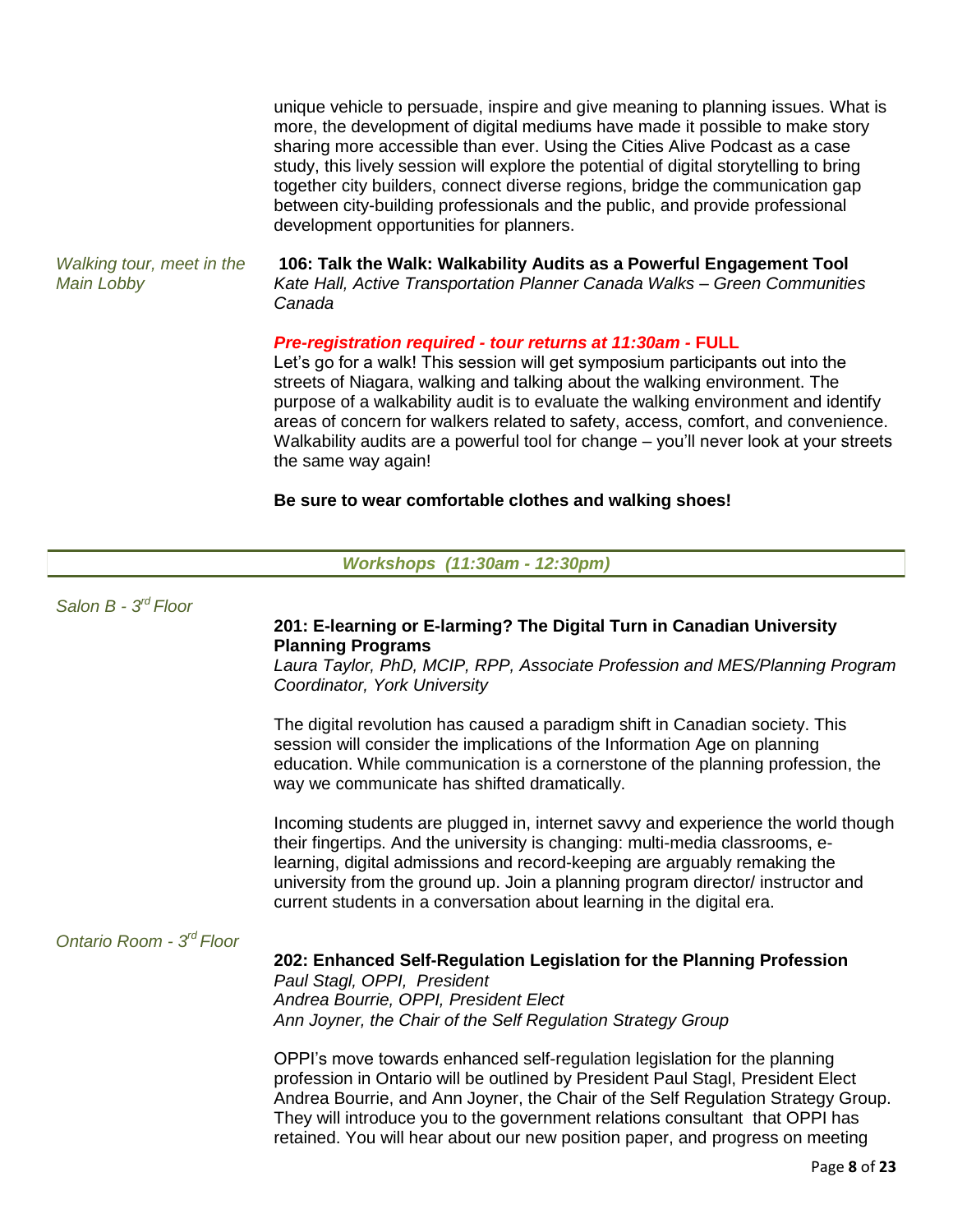|                                                  | with the new Minister of Municipal Affairs and Housing, government officials,<br>MPPs from all parties, and other professional regulators and associations.                                                                                                                                                                                                                                                                                                                                                                                                                  |
|--------------------------------------------------|------------------------------------------------------------------------------------------------------------------------------------------------------------------------------------------------------------------------------------------------------------------------------------------------------------------------------------------------------------------------------------------------------------------------------------------------------------------------------------------------------------------------------------------------------------------------------|
| Salon A - 3 <sup>rd</sup> Floor                  | 203: How to Design a Design Charrette<br>Chris Hardwicke, Principal, Urban Design at O2 Planning + Design                                                                                                                                                                                                                                                                                                                                                                                                                                                                    |
|                                                  | The session will focus on how to plan, organize and facilitate a multi-disciplinary<br>design workshop for small groups of stakeholders and technical experts. It is not a<br>session about using design charrettes as a public engagement tool. The<br>interactive session will focus on using design thinking as a tool to establish a<br>collective vision; use game-playing exercises to encourage lateral thinking; and<br>use evidenced-based planning tools to arrive at integrated design solutions that<br>balance the interests of a wide variety of stakeholders. |
| Niagara Room - 3 <sup>rd</sup> Floor             | <b>204: Healthy Built Environments</b><br>Dr. Charles Gardner, Medical Officer of Health, for the Simcoe Muskoka District<br>Health Unit, and Co-Chair of the Healthy                                                                                                                                                                                                                                                                                                                                                                                                        |
|                                                  | Both the planning profession and the public health movement began with the<br>cholera epidemic and the iconic removal of the handle on the Broad Street pump<br>in Soho, London, England in 1854. Despite this it has only been in the last decade<br>that the public health community has rediscovered the built environment as a<br>means of improving population health.                                                                                                                                                                                                  |
|                                                  | The presentation will highlight public health contributions to the creation of<br>healthy, sustainable and complete communities since the launch of the Places to<br>Grow Act in 2006.                                                                                                                                                                                                                                                                                                                                                                                       |
| 12:30pm - 2:00pm<br>$1st$ and $2nd$ Floors       | <b>Networking Lunch</b>                                                                                                                                                                                                                                                                                                                                                                                                                                                                                                                                                      |
|                                                  | Box lunches will be distributed, seating is available in the Oakes Ballroom, Foyer<br>& Upper Level of Milestones on the 2 <sup>nd</sup> floor or the Peninsula/Hennepin rooms<br>and lobby bar on the 1 <sup>st</sup> floor.                                                                                                                                                                                                                                                                                                                                                |
| 2:00pm - 4:15pm                                  | <b>Breakout sessions</b><br>Select from a variety of session lengths and learning styles                                                                                                                                                                                                                                                                                                                                                                                                                                                                                     |
|                                                  | <b>2 hour Intensive Training Workshops</b>                                                                                                                                                                                                                                                                                                                                                                                                                                                                                                                                   |
| 2:00pm - 4:10pm<br>Oakes Ballroom - 2nd<br>Floor | 300: Preparing for the Growth Plan Review<br><b>Sponsored by: Hemson Consulting</b><br>Presented by the Ontario Growth Secretariat                                                                                                                                                                                                                                                                                                                                                                                                                                           |
|                                                  |                                                                                                                                                                                                                                                                                                                                                                                                                                                                                                                                                                              |

The Ontario Growth Secretariat is gearing up for the first 10-year review of the Growth Plan for the Greater Golden Horseshoe. The session will offer an overview about the review process followed by an opportunity for planners to inform the review's scope. OGS is particularly interested in insights about the effectiveness of the Growth Plan. In addition, OGS is striving to reach a wider audience and attract broader participation in this review. To that end OGS staff is seeking participants' advice on the best ways to engage the public in the review.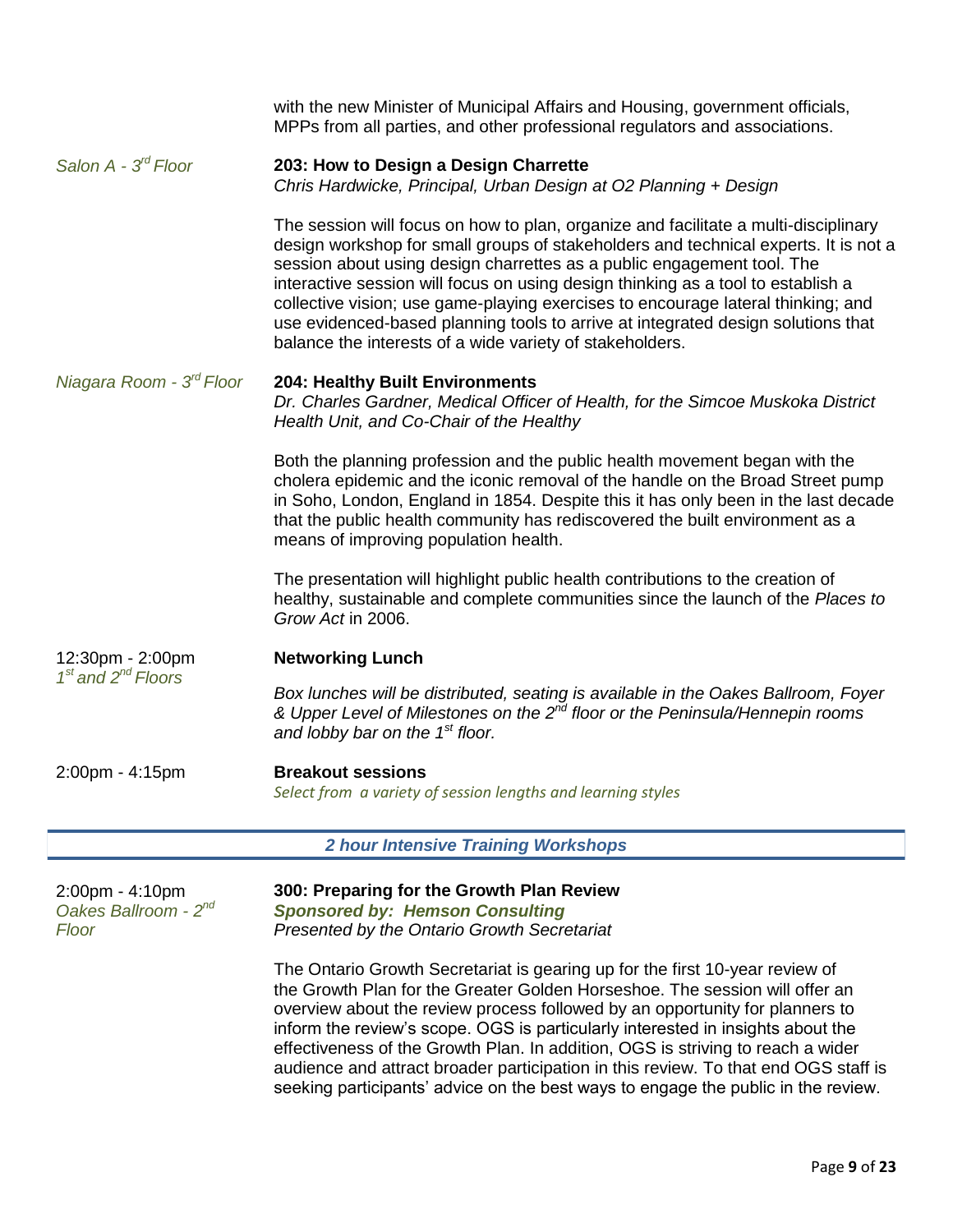2:00pm - 4:10pm *Fallsview - 2<sup>nd</sup> Floor, in Milestones* 

### **301: Circles: Engaging the Multiple and Diverse Voices**

*Jennifer Ball, University of Guelph & Wayne Caldwell, Director and Professor, School of Environmental Design and Rural Development, University of Guelph*

### *Limit of 25 participants. Pre-registration is required. - SESSION FULL*

The 2006 World Planners Congress in Vancouver, B.C. emphasized the need to be much more intentional about engaging citizens. Most planners agree with the standards this challenge affirms. In practice, however, they are frequently frustrated with the results of conventional approaches to engaging the public. Using the Circle process offers an alternative strategy and can play a critically important role in the planning process. Circles engage the public in a way that builds relationships, develops understanding and diffuses power imbalances. Participants will experience Circle while also learning the key elements of the Circle process. Together, we will explore examples of planning contexts where Circles have been or may potentially be used in practice.

*15 Minute Ignite Sessions in the Planning Knowledge Exchange (Lobby Level)*

| 2:00pm - 3:10pm<br><b>Hennepin Room</b> | IC1: Digital Tools: From Angst to Opportunity<br>(3 Ignite blocks will explore various Digital Tools)<br>Alyssa Bird, Senior Project Manager, 8-80 Cities<br>Michelle Berquist, Project Coordinator, City of Mississauga Transportation and<br><b>Infrastructure Planning Division</b><br>Sheraz Khan, Artist & Designer                                                                                                                                              |
|-----------------------------------------|-----------------------------------------------------------------------------------------------------------------------------------------------------------------------------------------------------------------------------------------------------------------------------------------------------------------------------------------------------------------------------------------------------------------------------------------------------------------------|
|                                         | Interested in social media, but think #hashtags look strange in a #sentence? Tried<br>a new e-tool and ended up with feelings of violence toward your computer? Have<br>a favourite tip for staying connected and want to share? Saw something cool and<br>want more?                                                                                                                                                                                                 |
|                                         | This session will equip participants with the knowledge and confidence to take<br>their practice to the next level using online and digital tools and to take the<br>profession into the expanding virtual public realm. Facilitators will provide tips and<br>techniques to get past tech-headaches. They will introduce a variety of online<br>tools and media channels, share social media etiquette and troubleshoot specific<br>problems raised by participants. |
| $2:00$ pm - $2:15$ pm<br>Peninsula Room | ID1: Engaging the Community for Feedback in a Digital Age<br>Robert Orland, President & Founder, Orland Conservation                                                                                                                                                                                                                                                                                                                                                  |
|                                         | Three consultants-North-South Environmental, Orland Conservation and LURA<br>Consulting—are working together on a Natural Heritage Study for the City of<br>Vaughan. The session will highlight the methods the team is using to solicit input,<br>including GIS mapping tools, e-newsletters, live twitter feeds and other social<br>media, webpage bulletins, online surveys and stakeholder workshops.                                                             |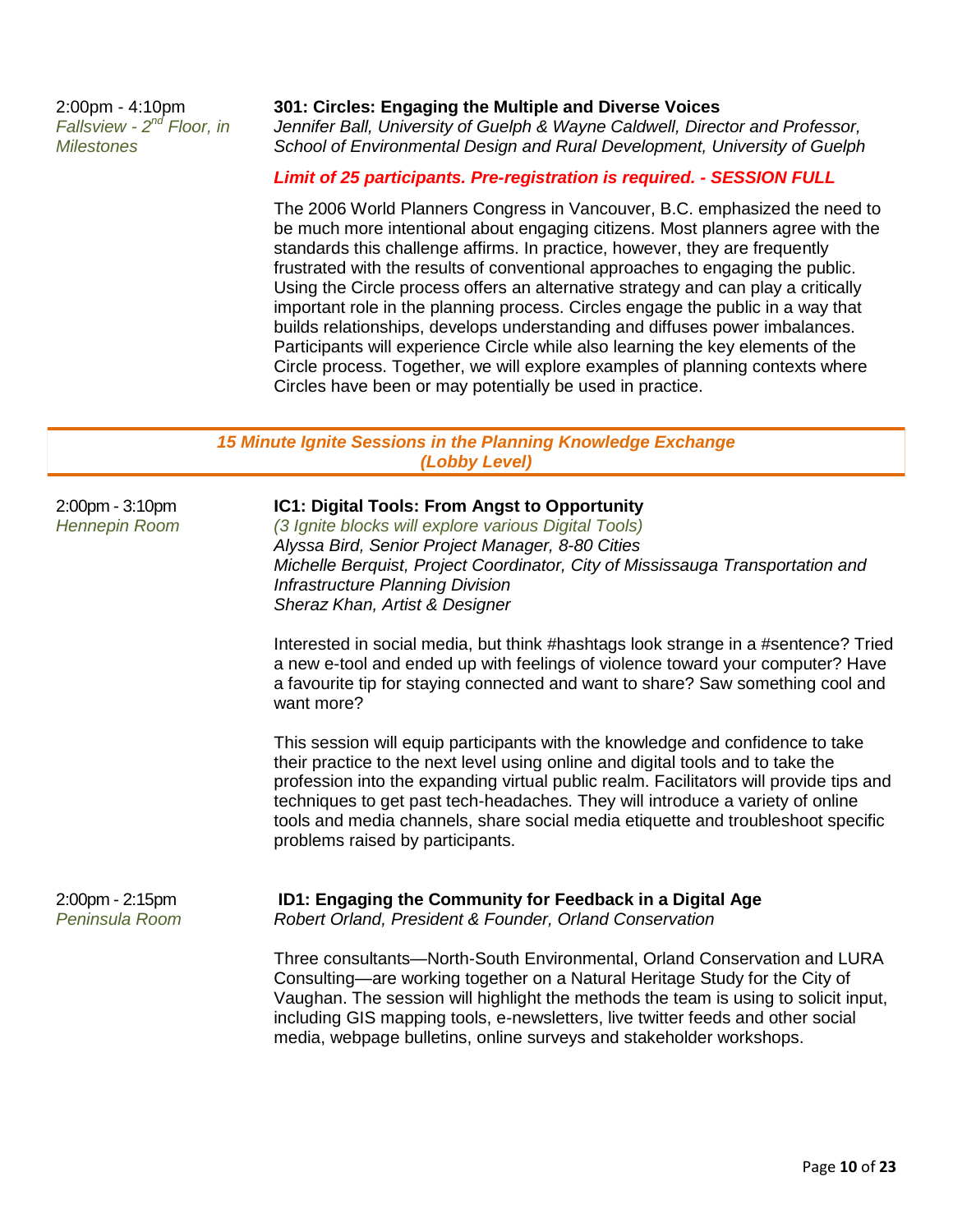| 2:25pm - 2:40pm<br>Peninsula Room             | ID2: Understanding and Using the Peel Healthy Development Index<br>Jim Dunn & Allan Fein, McMaster University                                                                                                                                                                                                                                                                                                                                                                                                                                                                                                                                                                                                                                                                                                                                                     |
|-----------------------------------------------|-------------------------------------------------------------------------------------------------------------------------------------------------------------------------------------------------------------------------------------------------------------------------------------------------------------------------------------------------------------------------------------------------------------------------------------------------------------------------------------------------------------------------------------------------------------------------------------------------------------------------------------------------------------------------------------------------------------------------------------------------------------------------------------------------------------------------------------------------------------------|
|                                               | This session will present the proposed Peel Healthy Development Index for<br>assessing the health impacts associated with development proposals and the<br>results of a feasibility assessment. Participants will work in small groups to<br>explore an e-training tool designed to teach ways to use the index in a planning<br>context. The groups will then apply the index to a case study. Challenges will be<br>recorded and presented with real time successes.                                                                                                                                                                                                                                                                                                                                                                                            |
| $2:50$ pm - $3:05$ pm<br>Peninsula Room       | ID3: Ravines and the Storefront for Art & Architecture Initiative<br>Megan Torza, Partner, DTAH                                                                                                                                                                                                                                                                                                                                                                                                                                                                                                                                                                                                                                                                                                                                                                   |
|                                               | This Ignite Session examines how to increase public awareness, discourse, and<br>ultimately access to Toronto's ravine system through strategic partnerships<br>between the public sector, architects/planners, artists and the youth of priority<br>neighbourhoods fronting onto the City's ravines in the commissioning, production<br>and appreciation of public art. The session will provide an overview of the<br>WorldWide Storefront initiative, and feature the specific DTAH proposal for the<br>RavinePortal exhibition, installation and speaker series in Toronto that explores<br>the past, present and potential future role that ravines play in the life of the City,<br>and how the work of the local design and artistic community can catalyze and<br>inspire new populations to explore and enjoy this underappreciated natural<br>resource. |
| $3:05$ pm - $3:30$ pm<br><b>PKE Foyer</b>     | <b>Refreshments Available</b>                                                                                                                                                                                                                                                                                                                                                                                                                                                                                                                                                                                                                                                                                                                                                                                                                                     |
| $3:30$ pm - $3:45$ pm<br><b>Hennepin Room</b> | IC2: Planning for Radiocommunication Towers: Architectural Features or<br><b>Visual Blight?</b><br>Todd White, Executive Director, Canadian Radiocommunications Information and<br><b>Notification Service</b>                                                                                                                                                                                                                                                                                                                                                                                                                                                                                                                                                                                                                                                    |
|                                               | Planners are increasingly challenged by the difficulty of justifying the location of<br>infrastructure for mobile and wireless services in the public realm. And, as<br>demand increases this will only get more difficult. This session will highlight<br>options and offer advice to improve land use compatibility and reduce public<br>concern with the growing number of these facilities in Canadian jurisdictions.                                                                                                                                                                                                                                                                                                                                                                                                                                         |
| $3:30$ pm - $3:45$ pm<br>Peninsula Room       | ID4: Bringing the City to Life with Stories<br>Danielle Davis, Planner and Landscape Architect, Corban & Goode<br>Geordie Gordon, Cities Alive                                                                                                                                                                                                                                                                                                                                                                                                                                                                                                                                                                                                                                                                                                                    |
|                                               | This engaging session will introduce participants to the Planning & Design<br>Centre's Cities Alive Podcast - Bringing the City to Life with Stories. The podcast<br>weaves together popular music with stories from city builders, change-makers,<br>and leading academics from across Canada and abroad to explore what makes<br>our cities tick. Cities Alive aims to inspire, engage, evoke and bridge the<br>communication gap between planners, designers and the general public.                                                                                                                                                                                                                                                                                                                                                                           |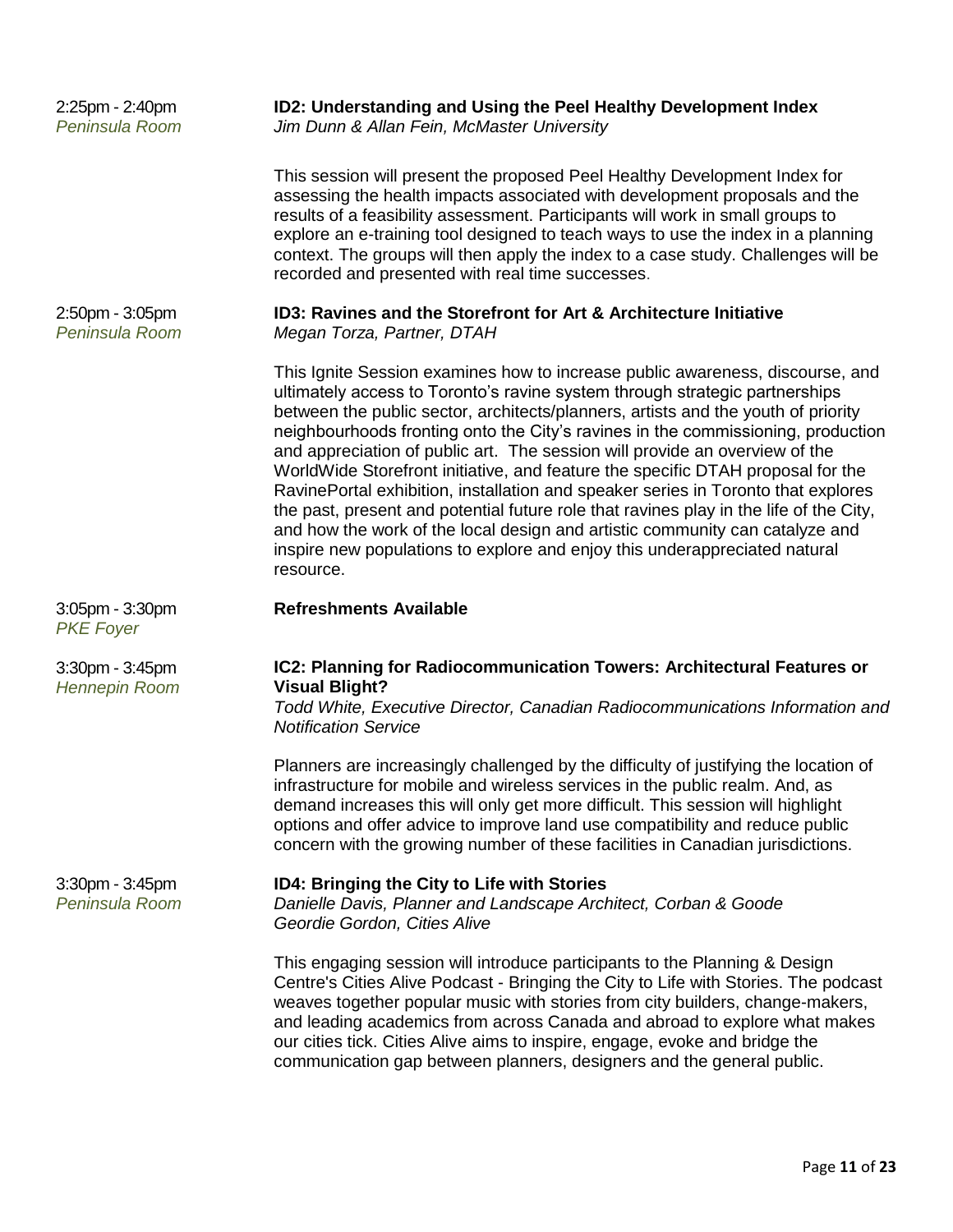| 3:55pm - 4:10pm<br><b>Hennepin Room</b> | IC3: Open Data for Planning - Review on Municipal Planning Information on<br>the Web<br>lan Graham, MCIP, RPP, Director of Planning for R.E. Millward & Associates Ltd.<br>and Publisher, NRU Publishing Inc.                                                                                                                                                                                                                                                                                                                                                                                                                                                                                                                                                                                                                                                                                                                                                                              |
|-----------------------------------------|--------------------------------------------------------------------------------------------------------------------------------------------------------------------------------------------------------------------------------------------------------------------------------------------------------------------------------------------------------------------------------------------------------------------------------------------------------------------------------------------------------------------------------------------------------------------------------------------------------------------------------------------------------------------------------------------------------------------------------------------------------------------------------------------------------------------------------------------------------------------------------------------------------------------------------------------------------------------------------------------|
|                                         | Not even a decade ago one needed to hire a consultant to figure out what zoning<br>applied or which Official Plan policy designation established land use for a<br>property. Today, the public can get direct access to municipal websites to figure<br>out the planning policy and regulations that apply to a property or to an area.<br>Municipalities are also providing information online to show the status of<br>development applications submitted. Ian Graham, as a planner and publisher of a<br>municipal information service, will provide a general review of Ontario municipal<br>planning department websites and their services that relate to 'open data' on<br>matters that are important to planners and the public. Does this access to<br>information mean that roles for planning consultants have been reduced? Or does<br>it simply provide professionals and the public a better means of acquiring<br>information that is accurate, timely and more democratic. |
| 3:55pm - 4:10pm<br>Peninsula Room       | <b>ID5: Metrolinx Online with Smart Commute</b><br>Aubrey Iwaniw, Senior Advisor, Metrolinx                                                                                                                                                                                                                                                                                                                                                                                                                                                                                                                                                                                                                                                                                                                                                                                                                                                                                                |
|                                         | Metrolinx is entering the digital age with a strong collection of programs which<br>employ digital tactics to reach the community. This session will highlight the Smart<br>Commute program, which uses social media platforms, tracking and matching<br>applications and digital communication campaigns to inform the public about<br>alternatives to driving alone. It will detail how Smart Commute initiated its digital<br>communication plan and report on lessons learned and helpful adaptations.                                                                                                                                                                                                                                                                                                                                                                                                                                                                                 |
|                                         | Workshops (2:00pm - 3:00pm) 3rd Floor                                                                                                                                                                                                                                                                                                                                                                                                                                                                                                                                                                                                                                                                                                                                                                                                                                                                                                                                                      |
| Salon B - 3 <sup>rd</sup> Floor         | 302: How a Digital Armature can Animate the Community Conversation around<br><b>Transit: Region of Waterloo's Community Building Strategy</b><br>Melanie Hare, Partner, Urban Strategies Inc.                                                                                                                                                                                                                                                                                                                                                                                                                                                                                                                                                                                                                                                                                                                                                                                              |
|                                         | Waterloo Region employed a range of digital outreach strategies in preparing the<br>Community Building Strategy to support its new ION RT corridor. Session<br>participants will share lessons learned about building a constituency, technical<br>considerations and meaningful outcomes. The engagement plan combined a full<br>range of techniques from in-person dialogues to a dedicated, blog-style website,<br>videos, online surveys and twitter feeds. The panel will share perspectives from<br>regional staff, area municipal partners, the Urban Strategies consulting team and<br>local stakeholders about the plan, the methods employed, their effectiveness and<br>ways to improve digital techniques in the future.                                                                                                                                                                                                                                                       |
| Niagara Room - 3 <sup>rd</sup> Floor    | 303: Leveraging Web Tools and GIS to Deliver Better Planning<br>Shawn Chow, MCIP, RPP, Project Planner, MMM Group Limited<br>Kristy Shortall, MCIP, RPP, Project Manager, MMM Group Limited                                                                                                                                                                                                                                                                                                                                                                                                                                                                                                                                                                                                                                                                                                                                                                                                |
|                                         | This session will teach planners how to leverage GIS and webtools for enhanced<br>planning analysis, collaboration, communication and stakeholder engagement.<br>Recent technological and organizational innovations that can be leveraged to<br>provide better information to support the planning process will be explored. These<br>have implications not only for planners but for how planning deliverables are<br>consumed by clients and stakeholders.                                                                                                                                                                                                                                                                                                                                                                                                                                                                                                                              |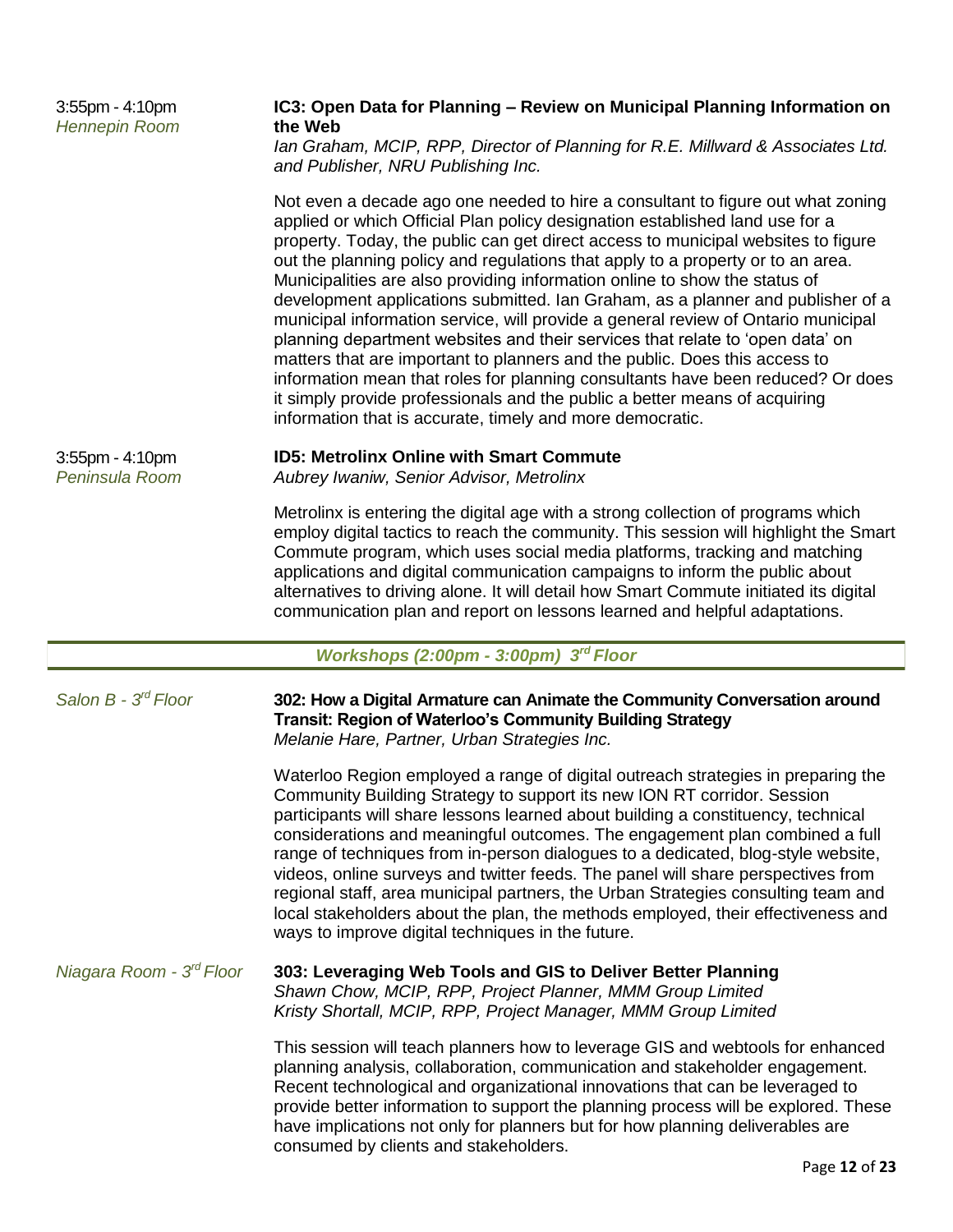| Salon $A - 3^{rd}$ Floor             | <b>304: Healthy Built Environments</b><br>Dr. Charles Gardner, Medical Officer of Health, for the Simcoe Muskoka District<br>Health Unit, and Co-Chair of the Healthy                                                                                                                                                                                                                                                                                                                                                                                                                                                                                                                                                                                 |
|--------------------------------------|-------------------------------------------------------------------------------------------------------------------------------------------------------------------------------------------------------------------------------------------------------------------------------------------------------------------------------------------------------------------------------------------------------------------------------------------------------------------------------------------------------------------------------------------------------------------------------------------------------------------------------------------------------------------------------------------------------------------------------------------------------|
|                                      | Both the planning profession and the public health movement began with the<br>cholera epidemic and the iconic removal of the handle on the Broad Street pump<br>in Soho, London, England in 1854. Despite this it has only been in the last decade<br>that the public health community has rediscovered the built environment as a<br>means of improving population health.                                                                                                                                                                                                                                                                                                                                                                           |
|                                      | The presentation will highlight public health contributions to the creation of<br>healthy, sustainable and complete communities since the launch of the Places to<br>Grow Act in 2006.                                                                                                                                                                                                                                                                                                                                                                                                                                                                                                                                                                |
| Ontario Room - 3 <sup>rd</sup> Floor | 305: How to Design a Design Charrette<br>Chris Hardwicke, Principal, Urban Design at O2 Planning + Design                                                                                                                                                                                                                                                                                                                                                                                                                                                                                                                                                                                                                                             |
|                                      | The session will focus on how to plan, organize and facilitate a multi-disciplinary<br>design workshop for small groups of stakeholders and technical experts. It is not a<br>session about using design charrettes as a public engagement tool. The<br>interactive session will focus on using design thinking as a tool to establish a<br>collective vision; use game-playing exercises to encourage lateral thinking; and<br>use evidenced-based planning tools to arrive at integrated design solutions that<br>balance the interests of a wide variety of stakeholders.                                                                                                                                                                          |
|                                      | Workshops (3:15pm - 4:15pm) 3rd Floor                                                                                                                                                                                                                                                                                                                                                                                                                                                                                                                                                                                                                                                                                                                 |
| Salon A - 3 <sup>rd</sup> Floor      |                                                                                                                                                                                                                                                                                                                                                                                                                                                                                                                                                                                                                                                                                                                                                       |
|                                      | 401: EGLINTON Connects: Digital Innovation in a Large-Scale Planning<br><b>Study Programs</b><br>Emily Wall, Planner, Brook McIlroy                                                                                                                                                                                                                                                                                                                                                                                                                                                                                                                                                                                                                   |
|                                      | Paul Gorrie, Architectural Designer, Brook McIlroy<br>EGLINTON connects, a Planning Study led by the City of Toronto, is a<br>comprehensive redevelopment strategy for a 19km segment of Eglinton Avenue.<br>The study combines a major higher order transit investment with the City's<br>Avenue Studies, producing detailed recommendations to quide the design and<br>redevelopment of the streetscape, adjacent buildings, and open spaces. This<br>session will highlight two of the digital tools which were used to document, test,<br>share and discuss study findings and outcomes-Multi-Component Parametric<br>Model, used for digital analysis and testing, and the Mega Map, used for<br>illustrating and sharing study recommendations. |
| Ontario Room - 3 <sup>rd</sup> Floor | 402: Inspiring the Future for Change - Giving a Voice<br>Karla Kolli, MCIP, RPP, Associate, Dillon Consulting Ltd.<br>Ruth Marland, MCIP, RPP, City of Mississauga                                                                                                                                                                                                                                                                                                                                                                                                                                                                                                                                                                                    |

 $\overline{\phantom{a}}$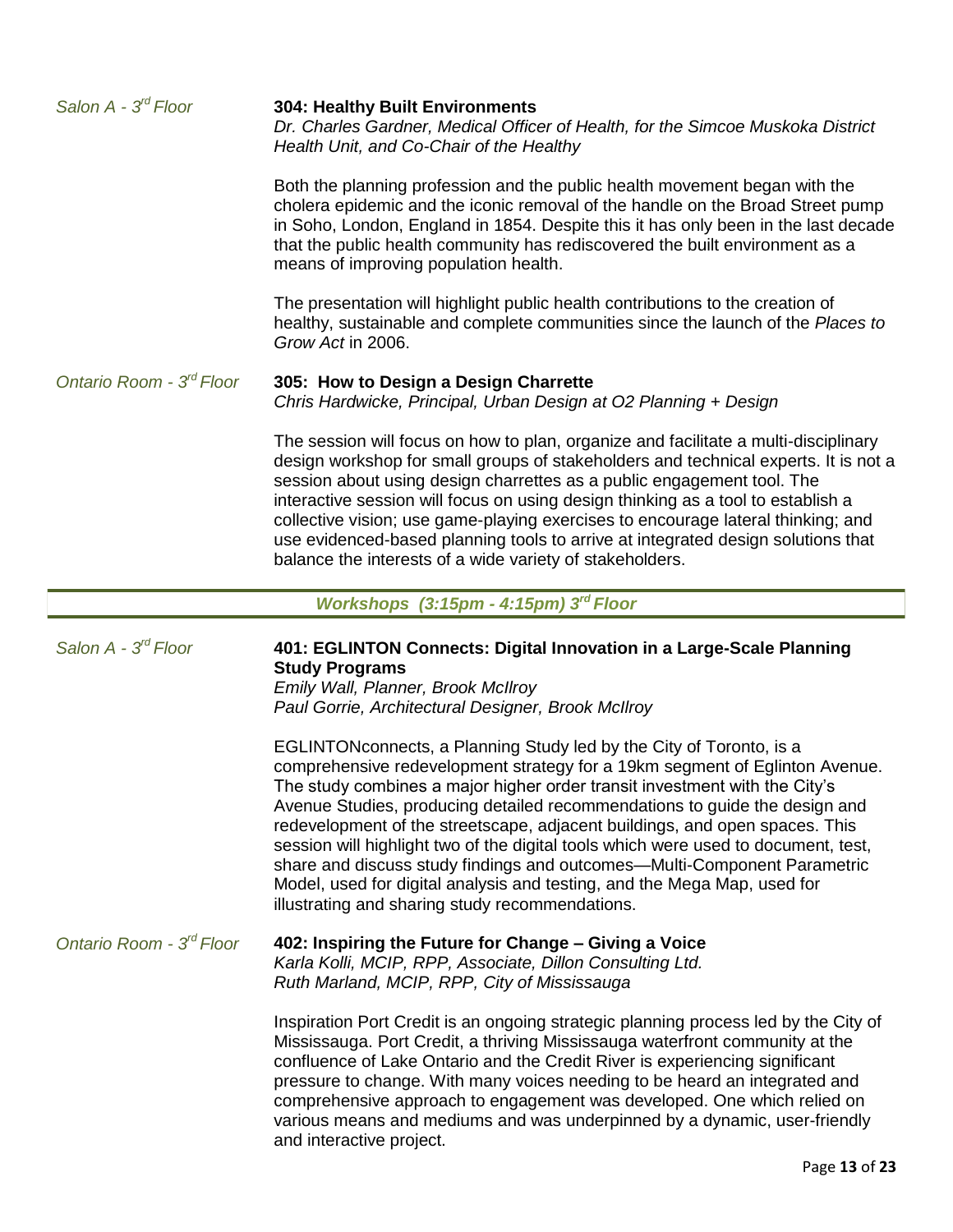| Salon $B - 3^{rd}$ Floor                                         | 403: Strategy Roadmap: Getting Kids Walking and Biking to School<br>Jennifer McGowan, School Travel Advisor<br>Bob Yates, Principal, Yates, Thorn & Associates                                                                                                                                                                                                                                                                                                                                                                                                                                   |
|------------------------------------------------------------------|--------------------------------------------------------------------------------------------------------------------------------------------------------------------------------------------------------------------------------------------------------------------------------------------------------------------------------------------------------------------------------------------------------------------------------------------------------------------------------------------------------------------------------------------------------------------------------------------------|
|                                                                  | Metrolinx, in The Big Move, set a goal of getting 60 per cent of children in the<br>GTHA walking or biking to school by 2031. While it is an ambitious target, the real<br>challenge is to devise a way to make it a reality. To do this Metrolinx partnered<br>with Global Vision Consulting to engage stakeholders in developing a Strategy<br>Roadmap. A versatile tool that has been used in a variety of contexts, this session<br>will highlight the methodology used to create this Strategy Roadmap. It will also<br>offer examples of where it has been effectively employed in Canada. |
| Niagara Room - 3 <sup>rd</sup> Floor                             | 404: Leveraging Web Tools and GIS to Deliver Better Planning<br>Shawn Chow, MCIP, RPP, Project Planner, MMM Group Limited<br>Kristy Shortall, MCIP, RPP, Project Manager, MMM Group Limited                                                                                                                                                                                                                                                                                                                                                                                                      |
|                                                                  | This session will teach planners how to leverage GIS and webtools for enhanced<br>planning analysis, collaboration, communication and stakeholder engagement.<br>Recent technological and organizational innovations that can be leveraged to<br>provide better information to support the planning process will be explored. These<br>have implications not only for planners but for how planning deliverables are<br>consumed by clients and stakeholders.                                                                                                                                    |
| $3:00$ pm - $3:30$ pm<br>$1st$ , $2nd$ and $3rd$ Floor<br>Foyers | <b>Refreshments Served</b>                                                                                                                                                                                                                                                                                                                                                                                                                                                                                                                                                                       |
| 4:30pm - 5:30pm<br>Oakes Ballroom - 2 <sup>nd</sup> Floor        | <b>OPPI Annual General Meeting &amp; Awards Presentation</b>                                                                                                                                                                                                                                                                                                                                                                                                                                                                                                                                     |
|                                                                  | Find out what your professional organization has accomplished during the past<br>year and what to expect in the coming months. How is OPPI promoting good<br>planning in Ontario and helping members keep their skills current? Following the<br>AGM, we will be recognizing outgoing Council members, the Member Service<br>Award winners, our Gerald Carrothers, Ronald M. Keeble and Mary Lou Tanner<br>Scholarship winners and those Full Members who have been with us for 25 years.                                                                                                        |
| 6:30pm - 8:00pm<br>Meet in the main hotel                        | <b>Networking Reception at Elements on the Falls</b>                                                                                                                                                                                                                                                                                                                                                                                                                                                                                                                                             |
| lobby for shuttle buses.                                         | Join us at Elements on the Falls for a networking reception featuring fresh local<br>delights and wines from the region. Stunning views of the falls, great food and<br>great company-could you ask for more?                                                                                                                                                                                                                                                                                                                                                                                    |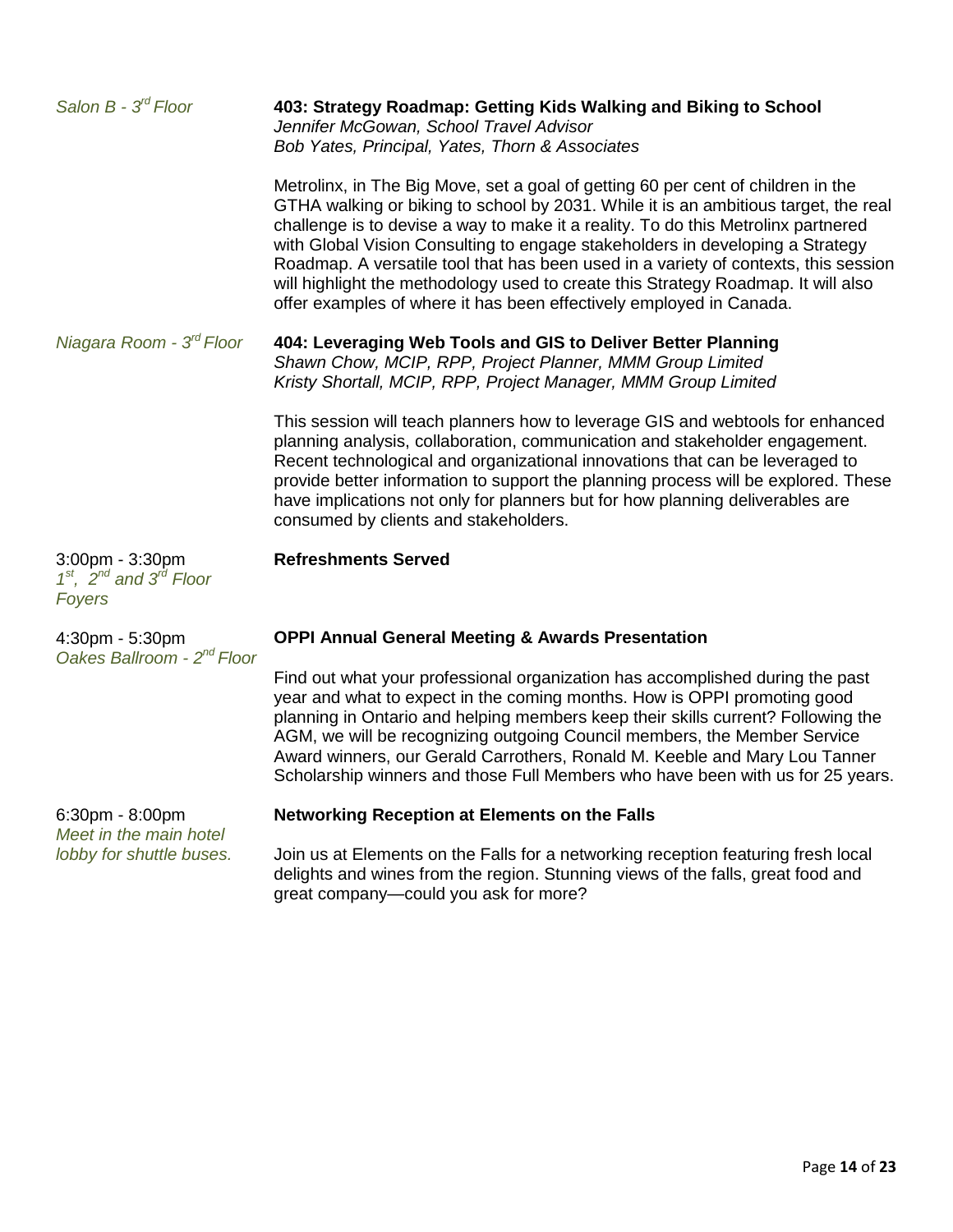# Thursday, October 2

7:30am - 8:30am *2 nd Floor Foyer* 8:30am - 9:30am Oakes Ballroom - 2<sup>nd</sup> *Floor*

### **Networking Breakfast**

### **No One Wants to Read Your Planning Report! Lessons in Getting People to Actually Pay Attention using Video**

*Andrew Angus, Founder & CEO, Switch Video*

Mark Twain once said "I didn't have time to write a short letter, so I wrote a long one instead." In today's fast moving world a long letter (or planning report) is sure to be ignored. Attention spans are short and competition for that attention is increasing on a daily basis. The question is: How do you cut through this noise and get people to understand the key points you are trying to share? Andrew Angus has built a business helping people tell their stories in just 60 seconds using video. People actually watch these videos, enjoy watching them and best of all they understand and retain the information that is shared. This session will focus on tips, tricks and the brain science to help you engage with your audience using video and other visuals.

### **Refreshment Break**

### **Planning Knowledge Exchange - Display Tables Open**

*Select from a variety of session lengths and learning styles.*

*Full Day Intensive Training Workshop*

### **500: Sandbox Design Charrette** *\*\*\* Off-Site\*\*\**

*Adam Bienenstock, Founder and Principal Designer, Bienenstock Design and Consulting James Horan, Development Planning, City of Cambridge Eldon Theodore, Partner, MHBC Planning Robert Voigt, MCIP, RPP, Urban Planner, Artist, Blogger Nathan Westendorp, Manager of Development Planning, County of Simcoe*

An entertaining charrette format workshop focused on access to nature/natural playgrounds and active transportation. Adam Bienenstock and Robert Voigt will inform and inspire participants with a creative workshop similar to those that they conducted at the 2013 IFPRA World Congress in Banff. They will also be assisted by members of the OPPI Community Design Working Group.

The session will begin with entertaining presentations about the benefits of integrating nature and active transportation into our towns and cities, featuring project examples, stories, animation and videos. The hands-on component will include traditional charrette work but will be principally focused on a one-of-a-kind table top model building exercise using natural materials. Participants will be taken through an intense "real world" design exercise that brings their skills and workshop information together in a creative and enlightening format. People will leave the session with new insights, tools, energy, and commitment to improving active transportation and access to nature in their communities.

9:30am - 10:00am *1 st & 2nd Floor Floor Foyer* 9:30am – 2:45pm *1 st Floor Hennepin & Peninsula Rooms* 10:00am **Breakout sessions**

10:00am - 2:30pm *Canadiana Room - Marriott Fallsview (across the road)*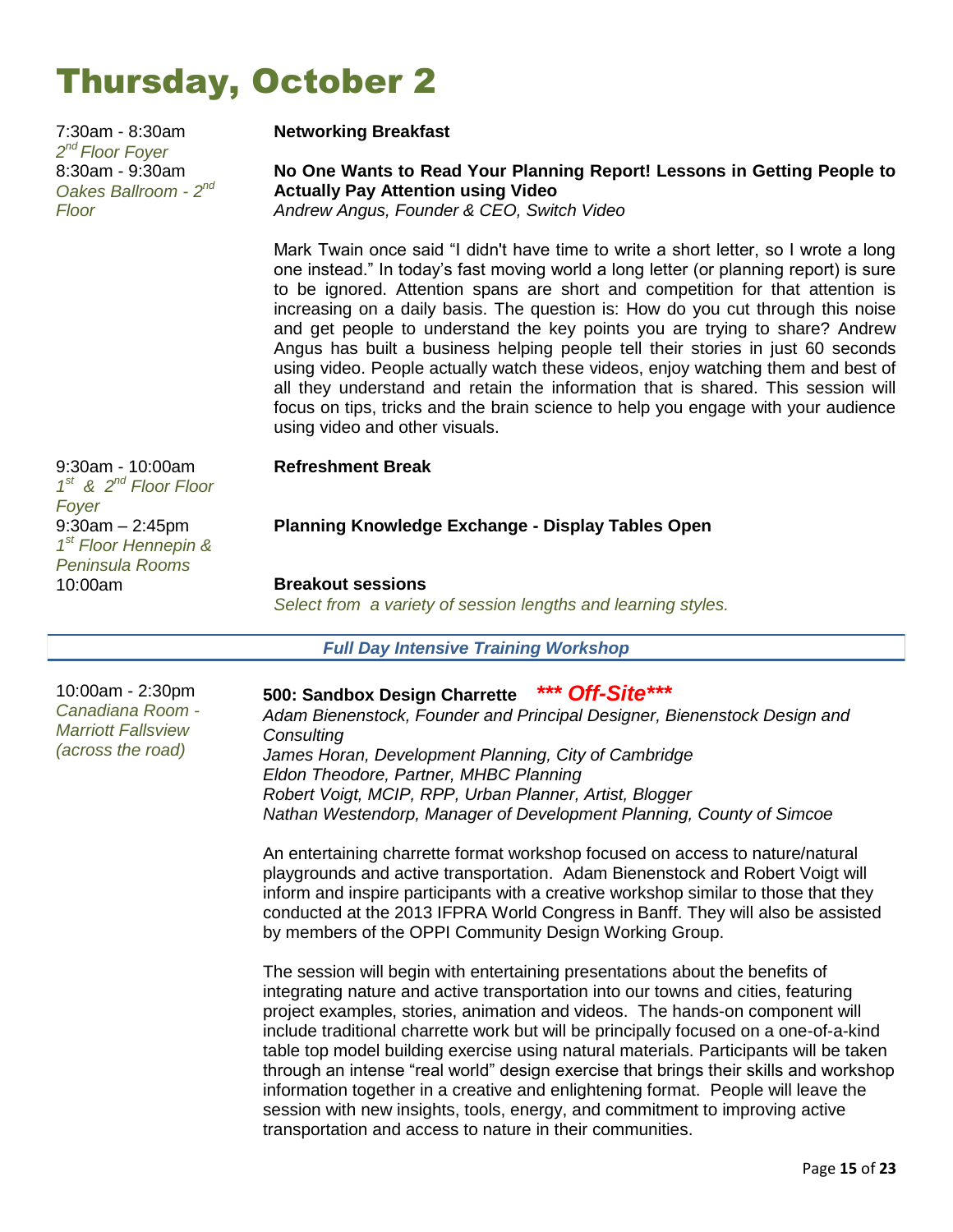| 15 Minute Ignite Sessions in the Planning Knowledge Exchange<br>(Lobby Level) |                                                                                                                                                                                                                                                                                                                                                                                                                                                                                                                                              |
|-------------------------------------------------------------------------------|----------------------------------------------------------------------------------------------------------------------------------------------------------------------------------------------------------------------------------------------------------------------------------------------------------------------------------------------------------------------------------------------------------------------------------------------------------------------------------------------------------------------------------------------|
| $10:00$ am $- 10:15$ am<br>Peninsula Room                                     | IE1: The Planner's Online Toolbox - Student Research Evaluating Online<br><b>Engagement Tools</b><br>Mattson Meere, Recent Graduate, Queen's University                                                                                                                                                                                                                                                                                                                                                                                      |
|                                                                               | Online tools are an emerging trend in planning practice, but there has been little<br>research examining their use and effectiveness. As the planning profession<br>begins to explore how to effectively integrate online tools to create successful and<br>lasting public engagement experiences, this study aims inform decision making by<br>addressing the following research questions:                                                                                                                                                 |
|                                                                               | Which online tools offer features and functions best suited for achieving<br>different public participation goals?<br>What are the strengths and limitations of online public engagement tools in<br>practice?                                                                                                                                                                                                                                                                                                                               |
|                                                                               | The presentation will highlight the key findings and recommendations from an<br>evaluation of four widely used public engagement tools; EngagingPlans,<br>MetroQuest, MindMixer and PlaceSpeak.                                                                                                                                                                                                                                                                                                                                              |
| $10:00am - 10:15am$<br><b>Hennepin Room</b>                                   | IF1: From Inform to Empower and Everything in Between: It all Starts with a<br>Plan!<br>Tracey Ehl, MCIP, RPP, Principal, Ehl Harrison, IAP2 Canada Great Lakes<br>Chapter, President<br>Karla Kolli, MCIP, RPP, Associate, Dillon Consulting Ltd.                                                                                                                                                                                                                                                                                           |
|                                                                               | Effective consultation starts with good planning, which considers the audience,<br>objectives and appropriate tools and tactics. This session will walk participants<br>through the development of a consultation plan using the tools available from the<br>International Association of Public Participation (IAP2). IAP2's core values, ethics<br>and spectrum of engagement provide a solid grounding for a consultation plan<br>that is comprehensive, considerate of stakeholders and tailored to the needs of<br>the situation.       |
| 10:20am - 10:35am<br>Peninsula Room                                           | IE2: CPL, Competent Practise and the Public Interest<br>Ryan Des Roches, Education Manager, OPPI<br>Bob Forhan, Chair, OPPI Professional Standards and Registration Committee                                                                                                                                                                                                                                                                                                                                                                |
|                                                                               | A brief overview of the relationship between OPPI's Continuous Professional<br>Learning program, competent practice in the public interest, and the introduction<br>of a new tool to assist members in the development and achievement of annual<br>learning goals.                                                                                                                                                                                                                                                                          |
| $10:20am - 10:35am$<br><b>Hennepin Room</b>                                   | IF2: Fresh Ideas for an Effective Public Communication Strategy<br>Christy Chrus, MCIP, RPP, Senior Planner, Town of Ajax                                                                                                                                                                                                                                                                                                                                                                                                                    |
|                                                                               | At the outset, plans for Ajax's first Heritage Conservation District in Pickering<br>Village included a captivating communication strategy to ensure the public was<br>well informed of the process and to offer sufficient opportunities for input at key<br>stages. This session will highlight the variety of communication tools that were<br>employed to garner public support and input into the process. The session will<br>provide a quick synopsis of each of these tools used as part of the comprehensive<br>communication plan. |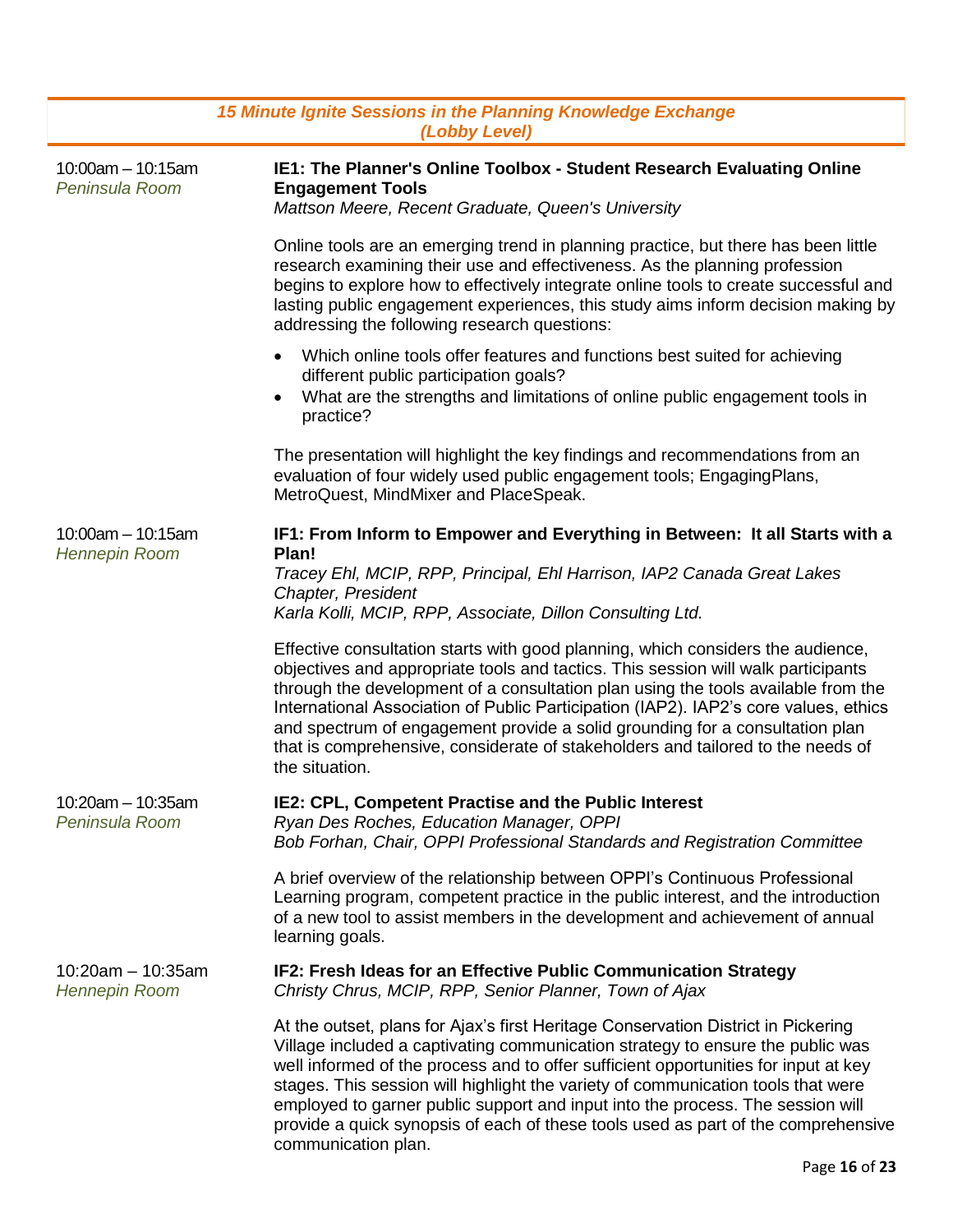| $10:40$ am - 10:55am<br>Peninsula Room                    | IE3: Mobility Management - Designing Better Transportation Systems by<br><b>Engaging with Travellers</b><br>Bethan Garner, Project Planner, MMM Group Limited                                                                                                                                                                                                                                                                                                                                                                                                                                                                                                                                                                                                                                                                                                                                                                                                                                                                                                                               |
|-----------------------------------------------------------|---------------------------------------------------------------------------------------------------------------------------------------------------------------------------------------------------------------------------------------------------------------------------------------------------------------------------------------------------------------------------------------------------------------------------------------------------------------------------------------------------------------------------------------------------------------------------------------------------------------------------------------------------------------------------------------------------------------------------------------------------------------------------------------------------------------------------------------------------------------------------------------------------------------------------------------------------------------------------------------------------------------------------------------------------------------------------------------------|
|                                                           | There is an increasing desire to plan our communities in ways that support<br>healthy lifestyles. Sustainable modes of transportation are essential to this,<br>particularly active modes. This session will introduce participants to the concept of<br>Mobility Management—an innovate approach to the design and delivery of<br>sustainable transportation systems. It is a user-centred approach which uses<br>Design Thinking and focuses on needs and experiences. The presentation will<br>explore why and how transport providers should pursue Mobility Management and<br>Design Thinking, an area which is being transformed by technological<br>advancements and social media.                                                                                                                                                                                                                                                                                                                                                                                                   |
| $10:40$ am $- 10:55$ am<br><b>Hennepin Room</b>           | IF3: Accessibility for Ontarians with Disabilities Act, 2005, Design of Public<br><b>Spaces Standard</b><br>Presented by: Accessibility Directorate of Ontario                                                                                                                                                                                                                                                                                                                                                                                                                                                                                                                                                                                                                                                                                                                                                                                                                                                                                                                              |
|                                                           | Learn how the AODA and Ontario's Accessibility Standard for the Design of Public<br>Spaces impacts the work of professional planners. The presentation will highlight<br>specific accessibility requirements for: on- and off-street parking, pedestrian<br>signals, recreational trails/beach access routes and outdoor public eating areas,<br>play spaces, travel paths (sidewalks, ramps, stairs, curb ramps), rest and service<br>areas.                                                                                                                                                                                                                                                                                                                                                                                                                                                                                                                                                                                                                                               |
|                                                           | The presentation will also feature technical resources to help organizations<br>comply with AODA requirements.                                                                                                                                                                                                                                                                                                                                                                                                                                                                                                                                                                                                                                                                                                                                                                                                                                                                                                                                                                              |
|                                                           | <b>1 hour Workshops</b>                                                                                                                                                                                                                                                                                                                                                                                                                                                                                                                                                                                                                                                                                                                                                                                                                                                                                                                                                                                                                                                                     |
| 10:00am - 11:00am<br>Ontario Room - 3 <sup>rd</sup> Floor | 501: Continue the Conversation with Andrew Angus<br>Andrew Angus, Founder & CEO, Switch Video                                                                                                                                                                                                                                                                                                                                                                                                                                                                                                                                                                                                                                                                                                                                                                                                                                                                                                                                                                                               |
|                                                           | Crave more about the use of video for your specific purpose? Join Andrew in a<br>small group setting for an open forum discussion.                                                                                                                                                                                                                                                                                                                                                                                                                                                                                                                                                                                                                                                                                                                                                                                                                                                                                                                                                          |
| 10:00am - 11:00am<br>Salon $A - 3^{rd}$ Floor             | 502: Digital Information and The Future Of Cities<br>Jose Luis Hernandez, Vice President, World Council on City Data (WCCD)                                                                                                                                                                                                                                                                                                                                                                                                                                                                                                                                                                                                                                                                                                                                                                                                                                                                                                                                                                 |
|                                                           | The World Council on City Data (WCCD) and ISO 37120 were both officially<br>launched at the Global Cities Summit on May 15th, 2014. The WCCD coordinates<br>all efforts on city data to ensure a consistent and comprehensive platform for<br>standardized urban metrics. The WCCD will become a global hub for creative<br>learning partnerships across cities, international organizations, corporate partners,<br>and academia to further innovation, envision alternative futures, and build better<br>and more livable cities. The new international standard for cities ISO 31720:<br>Sustainable Development of Communities - Indicators for City Services and<br>Quality of Life provides a comprehensive set of indicators and a methodology that<br>will enable any sized city in a developed or a developing economy to measure its<br>social, economic and environmental performance in relation to other cities. The<br>WCCD has identified 17 foundation cities to adopt ISO 37120 and to help build<br>the WCCD. ISO 37120 is a demand-led international standard driven and |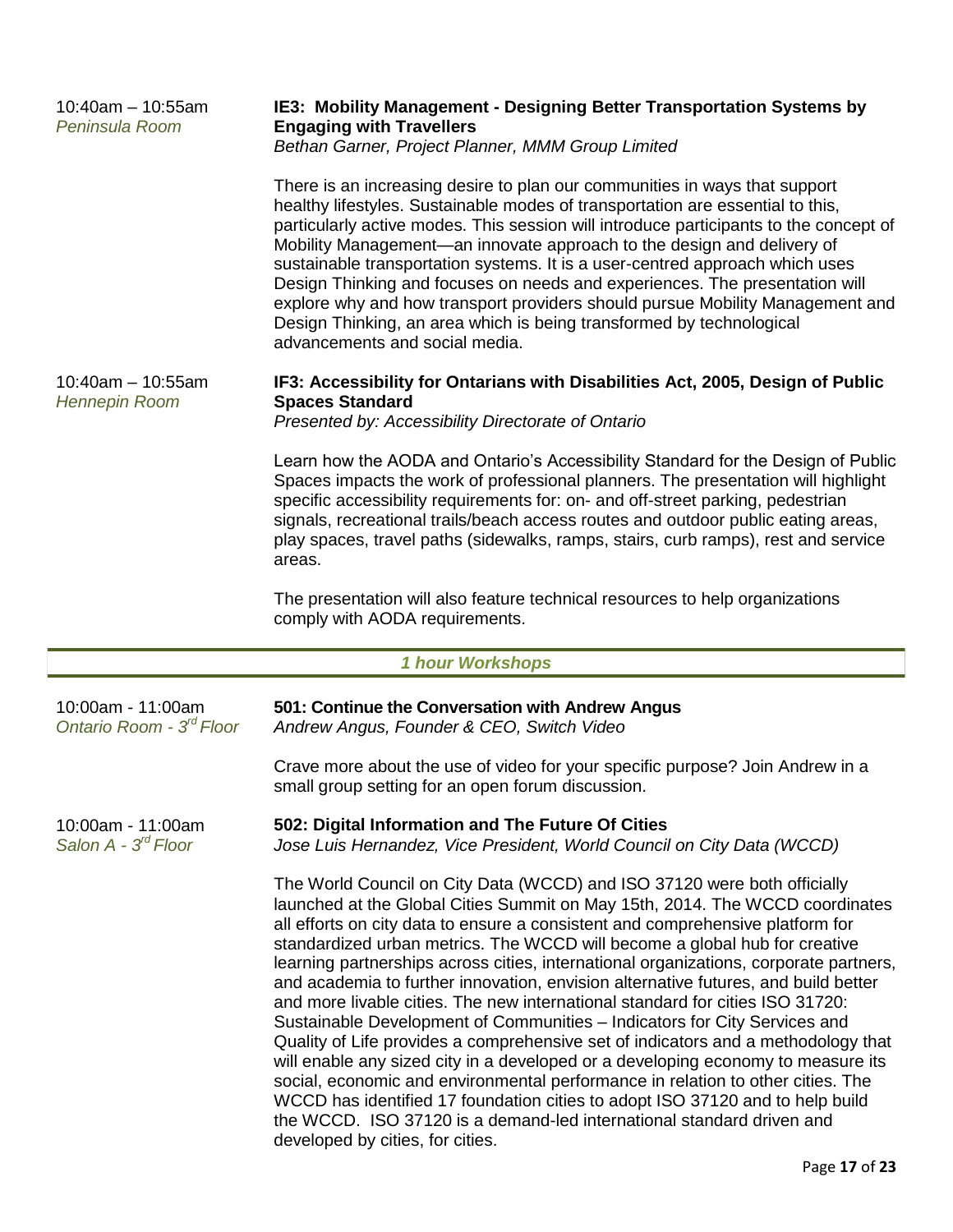| 10:00am - 11:00am<br>Salon $B - 3^{rd}$ Floor                  | 503: City of Ottawa & WORKshift<br>Lise Guevremont, Planner, City of Ottawa                                                                                                                                                                                                                                                                                                                                                                                                                                                                                                                                                                                                                                                                                                                                                            |
|----------------------------------------------------------------|----------------------------------------------------------------------------------------------------------------------------------------------------------------------------------------------------------------------------------------------------------------------------------------------------------------------------------------------------------------------------------------------------------------------------------------------------------------------------------------------------------------------------------------------------------------------------------------------------------------------------------------------------------------------------------------------------------------------------------------------------------------------------------------------------------------------------------------|
|                                                                | How we communicate and share information is changing and so is the way we<br>work. The City of Ottawa is making a significant investment in transportation<br>infrastructure through a program called Ottawa on the Move, which includes<br>roads, sidewalks, bridges and cycling pathways. The program's objective is to<br>assist major employers to increase productivity by encouraging flexible work and<br>to collectively alter commutes to lower demand on the transportation network,<br>making it easier to get around the city. This session will describe the city's<br>stakeholder engagement program supporting this initiative. It will also explore the<br>city's efforts to implement WORKshiftTM, an initiative focused on changing the<br>city's culture to embrace a flexible work environment through technology. |
| 10:00am - 11:00am<br>Niagara Room - 3 <sup>rd</sup> Floor      | 504: UNDER THE TENT Envisioning Neighbourhoods<br>Gillian Mason, Centre for City Ecology<br>Annabel Vaughan, Interim Director, Centre for City Ecology                                                                                                                                                                                                                                                                                                                                                                                                                                                                                                                                                                                                                                                                                 |
|                                                                | Toronto Envisioning Neighbourhoods Together (TENT) focuses on plain-language<br>conversations and 3D mapping, offering a forum for the insights that come from the<br>everyday experience of walking down a street. It promotes urban development that<br>puts the community first. This session will highlight the TENT initiative and the<br>progress that has been made through the pilot program in Toronto.                                                                                                                                                                                                                                                                                                                                                                                                                       |
| 10:00am - 11:00am<br>Oakes Ballroom - 2 <sup>nd</sup><br>Floor | 505: Beyond the Usual Suspects: Lessons in Digital Engagement from 6<br><b>Planning Projects</b><br>Dave Biggs, Co-Founder, MetroQuest<br>Daniel Fusca, Stakeholder Engagement Lead, City of Toronto Planning Division                                                                                                                                                                                                                                                                                                                                                                                                                                                                                                                                                                                                                 |
|                                                                | This fast-paced session will draw out lessons learned in online public participation in<br>an exciting ride through 6 recent case studies. Let's face it - there's good reason to<br>be cautious. When contentious planning issues are being discussed, agencies need<br>to be careful to avoid fueling the fire with online engagement. City and regional<br>government agencies of all sizes are gaining valuable experience with online public<br>participation for their planning projects. These 6 case studies have demonstrated that<br>digital technologies can provide a positive and constructive way to extend the public<br>participation beyond those (often angry) usual suspects. Learn about the role of<br>online engagement in:                                                                                      |
|                                                                | <b>Toronto Feeling Congested Transportation Plan</b><br>٠<br><b>York Region Transportation Master Plan</b><br>$\bullet$<br><b>Metrolinx Investment Strategy</b><br>Town of Whitby Brooklin Area Study<br>Ottawa Bike & Pedestrian Plan, and<br><b>Brampton Transportation Master Plan</b><br>$\bullet$                                                                                                                                                                                                                                                                                                                                                                                                                                                                                                                                 |
| 10:00am - 11:15am<br>Walking tour, meet in the                 | 506: Talk the Walk: Walkability Audits as a Powerful Engagement Tool<br>Kate Hall, Active Transportation Planner Canada Walks - Green Communities<br>Canada                                                                                                                                                                                                                                                                                                                                                                                                                                                                                                                                                                                                                                                                            |
| <b>Main Lobby</b>                                              | Pre-registration required - tour returns at 11:30am - FULL<br>Let's go for a walk! This session will get symposium participants out into the<br>streets of Niagara, walking and talking about the walking environment. The                                                                                                                                                                                                                                                                                                                                                                                                                                                                                                                                                                                                             |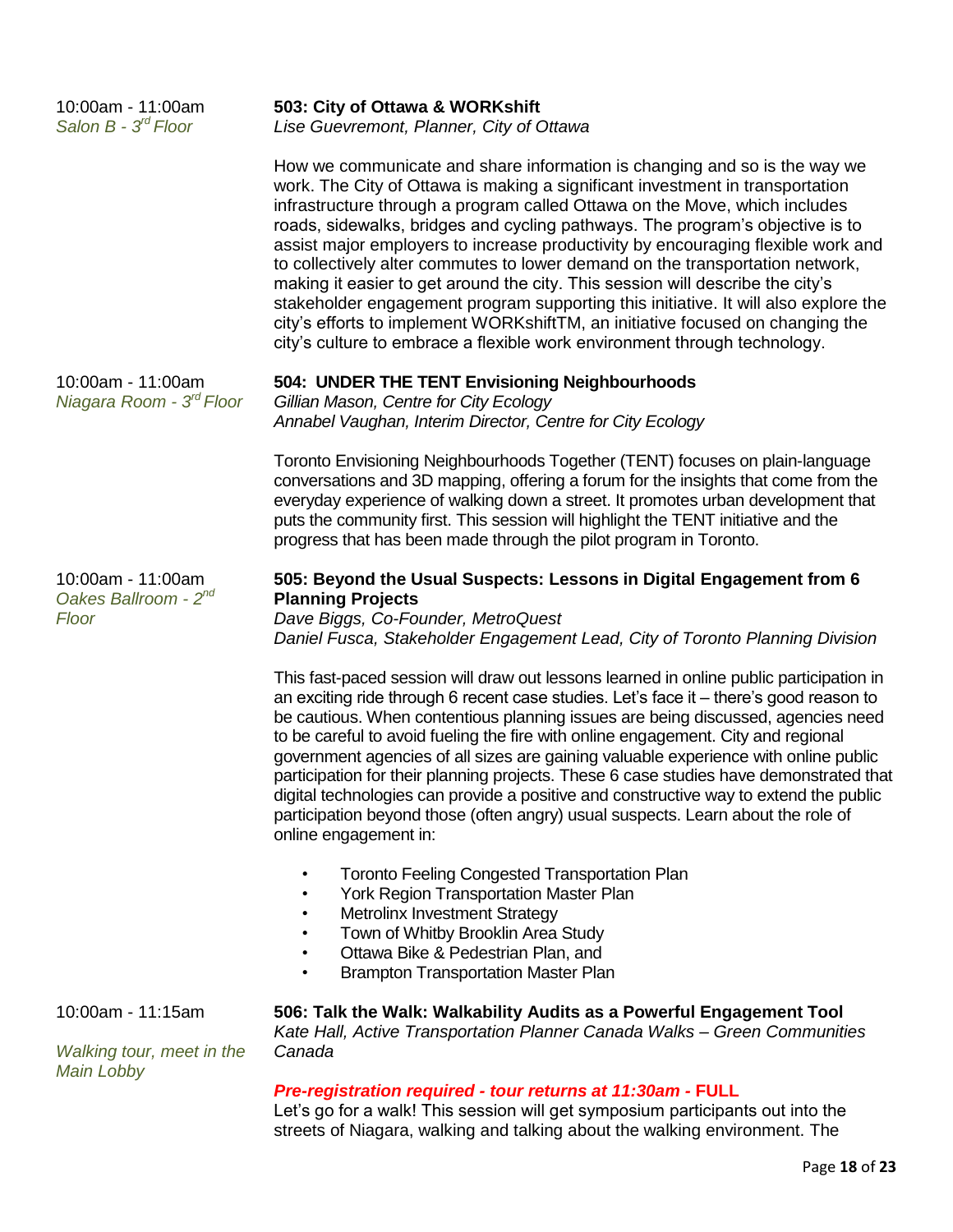purpose of a walkability audit is to evaluate the walking environment and identify areas of concern for walkers related to safety, access, comfort, and convenience. Walkability audits are a powerful tool for change – you'll never look at your streets the same way again!

Be sure to wear comfortable clothes and walking shoes!

11:00am - 11:15am **Stretch Break**

11:15am - 12:15am *Oakes Ballroom - 2 nd Floor* **Branding to Evolve: Catalyzing Planning and Development Efforts Through Meaningful Digital Marketing**

*Jordan Axani, Manager of Strategic Development, LiveWorkLearnPlay Inc.*

Branding and digital marketing of large-scale real estate development is usually used to drive sales. But, when used effectively, it can drive much more than sales. It can also engage the public and build community support. Exploring examples from Chile to Connecticut, this session will examine the power of building a meaningful brand and executing a digital marketing strategy. It will focus on sharing implementable best practices relevant to planners involved with largescale real estate projects.

12:15pm - 1:45pm *1 st and 2nd Floors* **Networking Lunch**

*Box lunches will be distributed, seating is available in the Oakes Ballroom, Foyer & Upper Level of Milestones on the 2nd floor or the Peninsula/Hennepin rooms and lobby bar on the 1 st floor.*

1:45pm - 2:45pm **Breakout sessions** *Select from a variety of session lengths and learning styles.*

| 15 Minute Ignite Sessions in the Planning Knowledge Exchange<br>(Lobby Level) |                                                                                                                                                                                                                                                                                                                                                                                                                                                                                                                                                                                                                                                                                                                                                                                                             |
|-------------------------------------------------------------------------------|-------------------------------------------------------------------------------------------------------------------------------------------------------------------------------------------------------------------------------------------------------------------------------------------------------------------------------------------------------------------------------------------------------------------------------------------------------------------------------------------------------------------------------------------------------------------------------------------------------------------------------------------------------------------------------------------------------------------------------------------------------------------------------------------------------------|
| $1:45$ pm $- 2:00$ pm<br><b>Hennepin Room</b>                                 | IG1: ePortfolios - Changing the Way Students Demonstrate Learning<br><b>Outcomes in Post Secondary Institutions</b><br>Sean Nix, MCIP, RPP, Professor, Mohawk College                                                                                                                                                                                                                                                                                                                                                                                                                                                                                                                                                                                                                                       |
|                                                                               | In the digital age, students at all levels are learning many more technical skills for<br>use on the job, such as how to employ geographical information systems.<br>However, learning outcomes at post-secondary institutions have continued to be<br>primarily paper-driven. Now ePortfolios are gaining attention as a way for students<br>to apprise employers of their acquired skills. Mohawk College, among others, has<br>recently moved to ePortfolios as a way of demonstrating students' learning<br>outcomes. These may be accessed by prospective employers with the simple<br>click of a mouse. This session will briefly discuss ePortfolios in post-secondary<br>institutions and describe the Mohawk College experience within the School of<br><b>Building and Construction Sciences.</b> |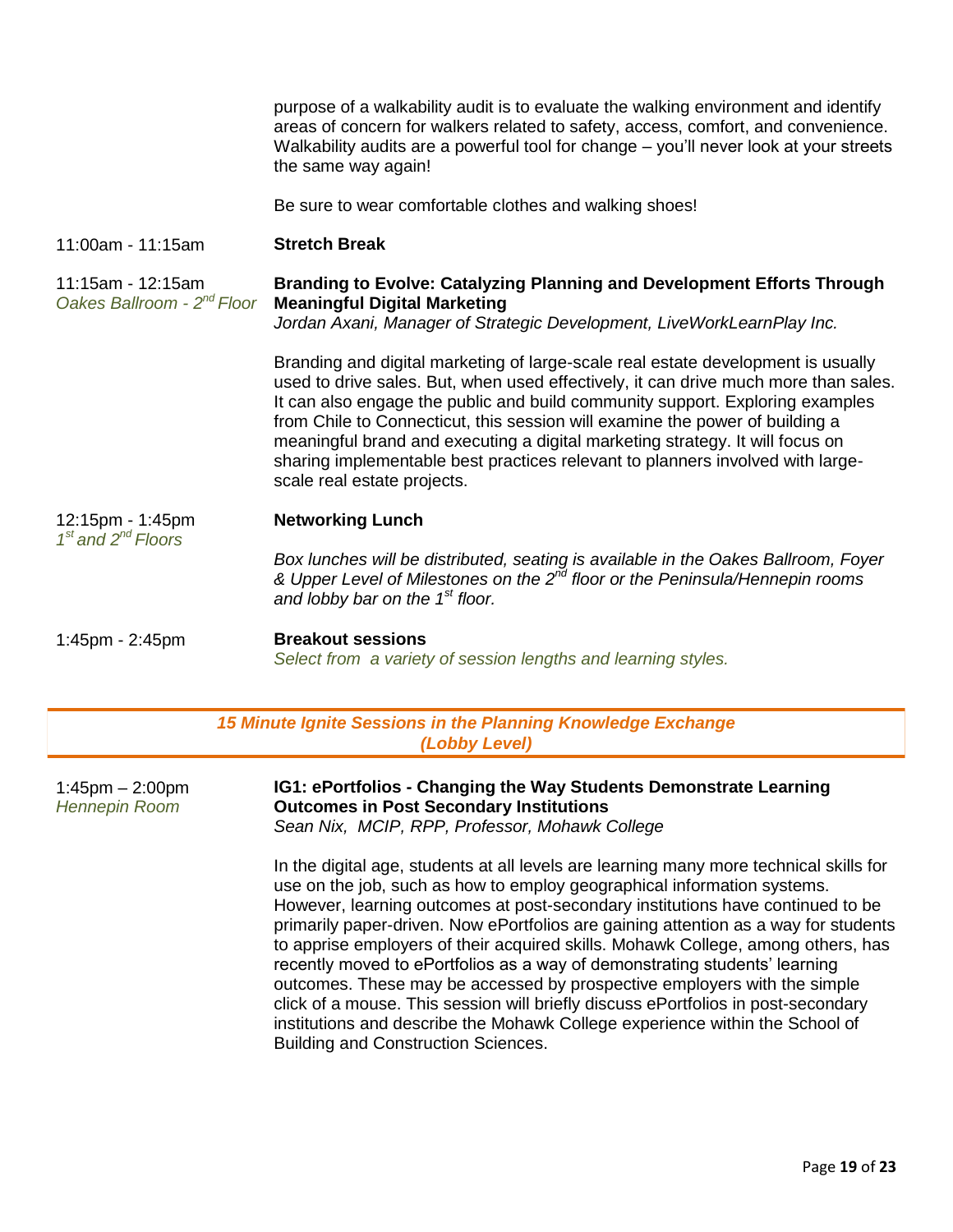| $1:45$ pm $- 2:00$ pm<br>Peninsula Room       | IH1: The Greater Toronto Suburban Working Group (GTSWG) - Making<br>Them Talk, then Act, Together!<br>Sean Hertel, Urban Planning Consultant, and Researcher at the City Institute at<br><b>York University (CITY)</b><br>Dr. Roger Keil, Professor, Faculty of Environmental Studies, York University and                                                                                                                                                                                                                                                                                                                                                                                         |
|-----------------------------------------------|----------------------------------------------------------------------------------------------------------------------------------------------------------------------------------------------------------------------------------------------------------------------------------------------------------------------------------------------------------------------------------------------------------------------------------------------------------------------------------------------------------------------------------------------------------------------------------------------------------------------------------------------------------------------------------------------------|
|                                               | past Director of CITY                                                                                                                                                                                                                                                                                                                                                                                                                                                                                                                                                                                                                                                                              |
|                                               | Low-tech communication is still an invaluable way to share ideas, collaborate and<br>focus action. Session participants will hear about the working group's two-year<br>conversation about the suburbs of the Greater Golden Horseshoe. Its purpose is<br>to inspire new forms of collaboration and action in the suburbs.                                                                                                                                                                                                                                                                                                                                                                         |
| $2:05$ pm – 2:20pm<br><b>Hennepin Room</b>    | IG2: CPL, Competent Practise and the Public Interest<br>Ryan Des Roches, Education Manager, OPPI<br>Bob Forhan, Chair, OPPI Professional Standards and Registration Committee                                                                                                                                                                                                                                                                                                                                                                                                                                                                                                                      |
|                                               | A brief overview of the relationship between OPPI's Continuous Professional<br>Learning program, competent practice in the public interest, and the introduction<br>of a new tool to assist members in the development and achievement of annual<br>learning goals.                                                                                                                                                                                                                                                                                                                                                                                                                                |
| $2:05$ pm $- 2:20$ pm<br>Peninsula Room       | IH2: Inspiring Home Retrofit by Tapping into Local Interests<br>Shannon Logan, MCIP, RPP, Project Manager, TRCA                                                                                                                                                                                                                                                                                                                                                                                                                                                                                                                                                                                    |
|                                               | Although planners may have instant access to a vast and growing public through<br>social media, the specific messages they deliver may not translate to local action<br>in support of their plans. This session will focus on how Sustainable<br>Neighbourhood Retrofit Action Plans (SNAPs) are using social market research<br>and targeted implementation programs to reach out to a new public. It will explore<br>lessons learned from programs across five SNAP neighbourhoods in the GTA.<br>Each has its own retrofit program informed by its neighbourhood context and local<br>flavour, including unique retrofit challenges, social networks and effective<br>communication strategies. |
| $2:25$ pm $- 2:40$ pm<br><b>Hennepin Room</b> | 1G3: Public Health & Planning 101 E-Learning Education Module<br>Kevin Haley, Environmental Health Specialist, The Regional Municipality of York<br>Monique Yu, Student, University of Waterloo                                                                                                                                                                                                                                                                                                                                                                                                                                                                                                    |
|                                               | This session will describe the process involved in developing an education<br>module to increase cross-disciplinary knowledge among public health and<br>planning practitioners who are involved in the land use planning process. It will<br>highlight how the module is intended to build professional capacity to enhance<br>public policy related to healthy built environments. The presenters will also outline<br>the next steps, the timing of the launch and how OPPI members can become<br>involved.                                                                                                                                                                                     |
|                                               | The participating organizations are Ontario Public Health Association, Ontario<br>Professional Planners Institute, Public Health Agency of Canada and Public<br>Health Ontario.                                                                                                                                                                                                                                                                                                                                                                                                                                                                                                                    |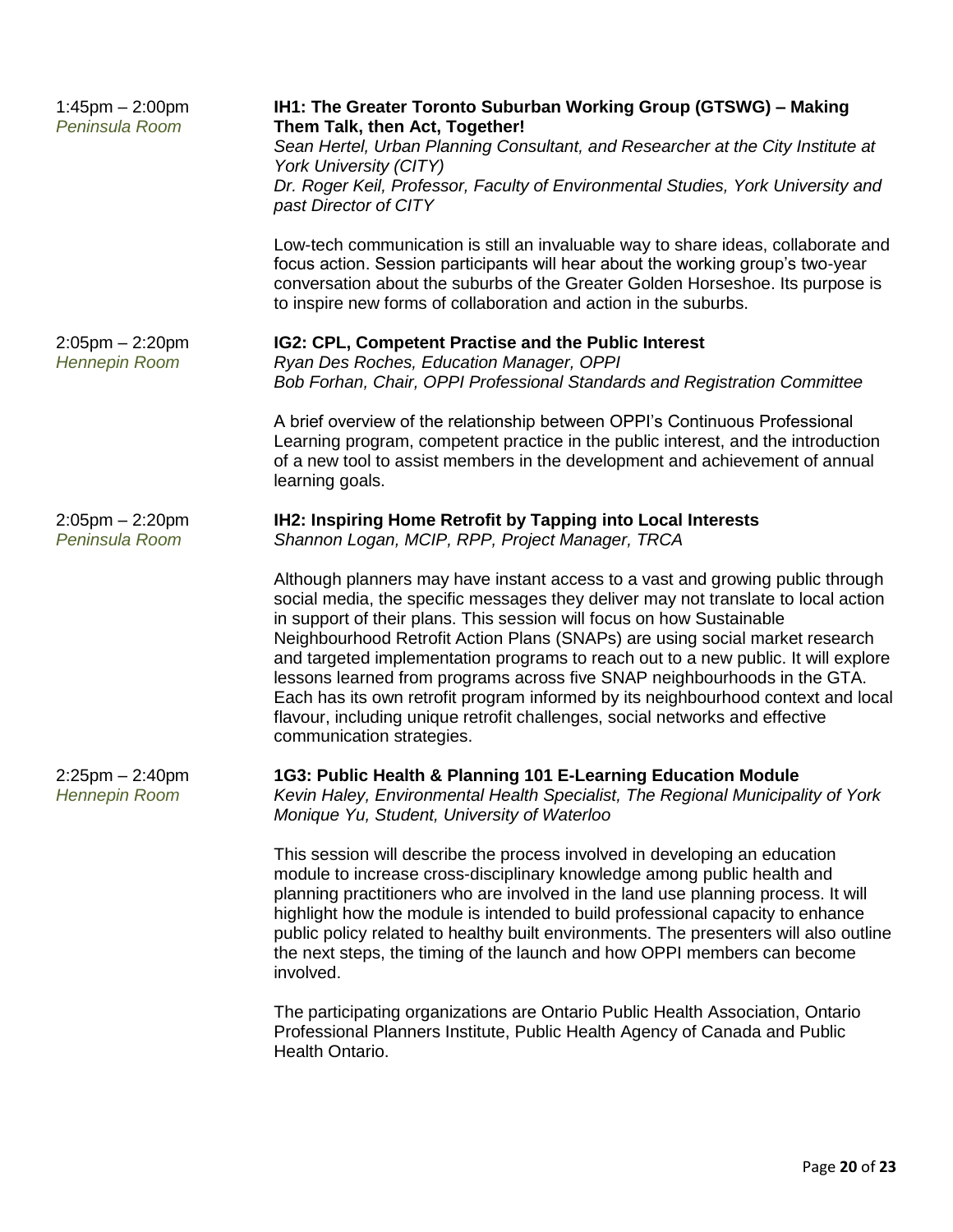2:25pm – 2:40pm *Peninsula Room*

### **IH3: NXT City Prize: A Scalable Model for Youth Engagement in City Building**

*Jordan Axani, Manager of Strategic Development, LiveWorkLearnPlay Inc.*

The [2014 NXT City Prize](http://nxtcityprize.us8.list-manage.com/track/click?u=98207bb5b372a7b49f2265643&id=6c83b1f3fe&e=ba489779a8) asked people under 30 to inspire Toronto with big, bold, and forward-thinking ideas for its public spaces. With a jury led by Toronto's Chief Planner, Jennifer Keesmaat, 122 submissions from across Ontario were received, ranging from alternative bench designs, to mobile apps, to a park built over an expressway. Next year, the competition will expand to more cities across Canada. The success of the NXT City Prize begs the question: In the digital age, are there new models to gain meaningful input into the future of urban public spaces from our youth?

### *1 hour Workshops*

| 1:45pm - 2:45pm<br>Oakes Ballroom - 2 <sup>nd</sup><br>Floor | 601: Engagement - From Lemonade Stands to YouTube<br>Joost Bakker, Principal, DIALOG<br>Antonio Gomez-Palacio, Principal, DIALOG<br>Bruce Haden, Principal, DIALOG                                                                                                                                                                                                                                                                                                                                                                                                                                                                                                                                                                                                                                |
|--------------------------------------------------------------|---------------------------------------------------------------------------------------------------------------------------------------------------------------------------------------------------------------------------------------------------------------------------------------------------------------------------------------------------------------------------------------------------------------------------------------------------------------------------------------------------------------------------------------------------------------------------------------------------------------------------------------------------------------------------------------------------------------------------------------------------------------------------------------------------|
|                                                              | Effective urban planning requires a robust engagement with the community who<br>will be living and working in it. As alternative ways of engaging continue to emerge<br>the opportunities and expectations multiply. This session will examine three case<br>studies—Feeling Congested? Toronto Talks Transportation, University of British<br>Columbia, Student Union Building public consultation and Rethinking Tolfino's<br>historic Main Street, B.C. Each of these combines the use of new media with<br>traditional engagement tools. The session will offer an analysis of the advantages<br>and challenges of using various forms of new media in the planning and design of<br>the stakeholder engagement process and in the use of these tools for design<br>professional procurement. |
| 1:45pm - 2:45pm<br>Ontario Room - 3 <sup>rd</sup> Floor      | 602: Review Time! An Open Forum on Upcoming Provincial Plan Reviews<br><b>Sponsored by: Aird &amp; Berlis</b><br>Paddy Kennedy, MCIP, RPP, Planner, Dillon Consulting Limited<br>Loretta Ryan, MCIP, RPP, Director of Public Affairs, Ontario Professional<br><b>Planners Institute</b><br>Scott Tousaw, MCIP, RPP, Director of Planning and Development, Huron County                                                                                                                                                                                                                                                                                                                                                                                                                            |
|                                                              | Looking ahead, there are several key provincial plans which are slated for their<br>10-year reviews, including the Growth Plan for the Greater Golden Horseshoe,<br>the Greenbelt Plan, Oak Ridges Moraine Conservation Plan and the Niagara<br>Escarpment Plan. Join members of OPPI's Planning Issues Strategy Group to<br>explore opportunities to improve these provincial plans. The session will explore<br>both content and format of the plans. Commentary and feedback will help to<br>shape OPPI's response to the Province concerning these plans. Registered<br>participants will receive an information package in advance of the session.                                                                                                                                           |
| 1:45pm - 2:45pm<br>Salon $A - 3^{rd}$ Floor                  | 603: UNDER THE TENT Envisioning Neighbourhoods<br>Gillian Mason, Centre for City Ecology<br>Annabel Vaughan, Interim Director, Centre for City Ecology                                                                                                                                                                                                                                                                                                                                                                                                                                                                                                                                                                                                                                            |
|                                                              | Toronto Envisioning Neighbourhoods Together (TENT) focuses on plain-language<br>conversations and 3D mapping, offering a forum for the insights that come from the<br>everyday experience of walking down a street. It promotes urban development that                                                                                                                                                                                                                                                                                                                                                                                                                                                                                                                                            |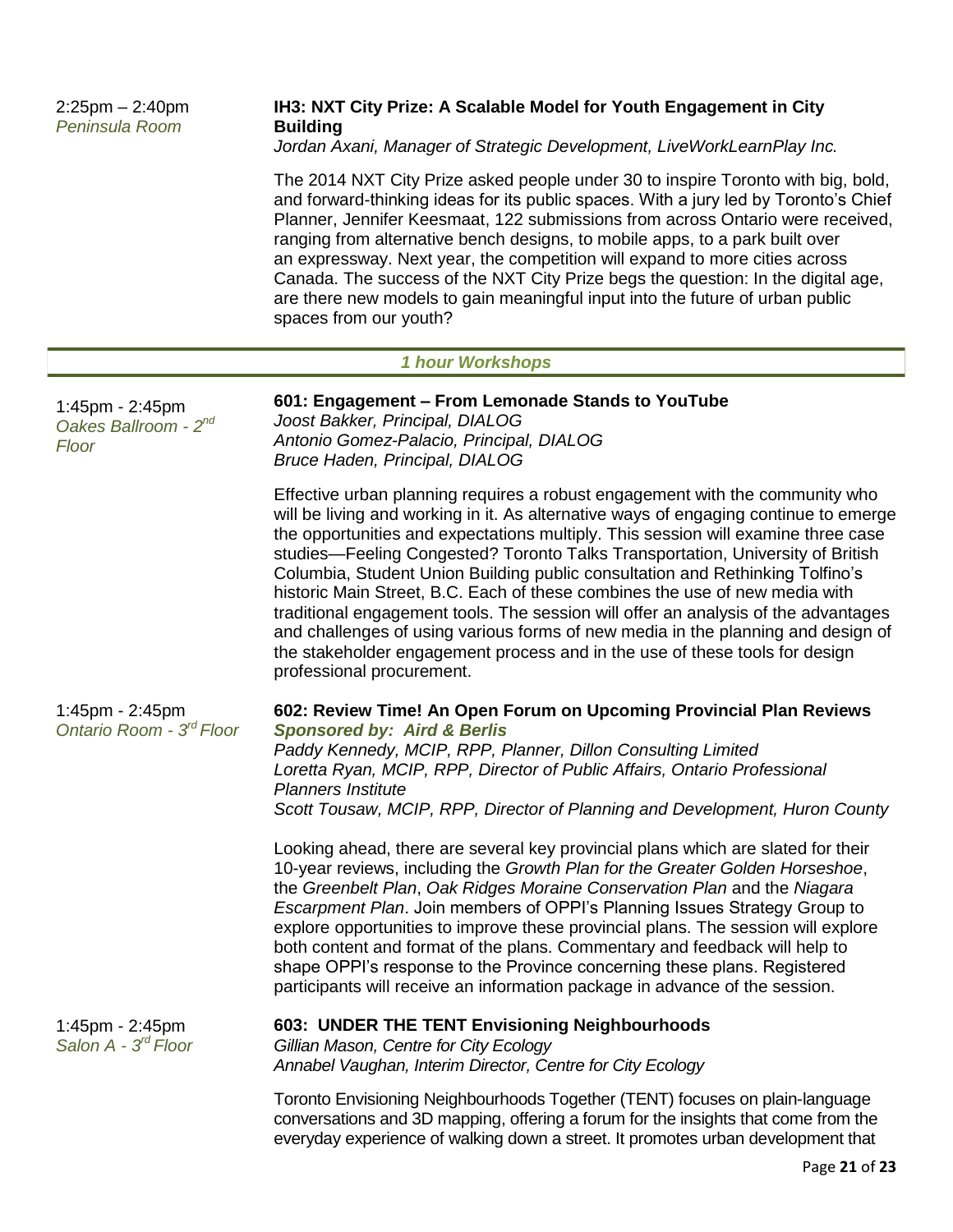puts the community first. This session will highlight the TENT initiative and the progress that has been made through the pilot program in Toronto.

1:45pm - 2:45pm *Niagara Room - 3 rd Floor*

1:45pm - 2:45pm *Salon B - 3 rd Floor*

### **604: The Professional Standards Board – Processes for Certification in the Planning Profession**

*Bruce Curtis, MCIP, RPP, Treasurer of the Professional Standards Board David Petrie, Executive Director of the Professional Standards Board*

With the inauguration of the Professional Standards Board for the Planning Profession (PSB) in 2012, the landscape has changed for those wishing certification in the profession. In this session, gain an overview of what PSB does, find out what its new processes are, how they are administered, and what they mean to you if you are pursuing certification. The roles for existing certified OPPI members – as Mentors, Sponsors, PLAR Assessors and Examiners – will also be explained.

### **605: Digital Information and The Future Of Cities**

*Jose Luis Hernandez, Vice President, World Council on City Data (WCCD)*

The World Council on City Data (WCCD) and ISO 37120 were both officially launched at the Global Cities Summit on May 15th, 2014. The WCCD coordinates all efforts on city data to ensure a consistent and comprehensive platform for standardized urban metrics. The WCCD will become a global hub for creative learning partnerships across cities, international organizations, corporate partners, and academia to further innovation, envision alternative futures, and build better and more livable cities. The new international standard for cities ISO 31720: Sustainable Development of Communities – Indicators for City Services and Quality of Life provides a comprehensive set of indicators and a methodology that will enable any sized city in a developed or a developing economy to measure its social, economic and environmental performance in relation to other cities. The WCCD has identified 17 foundation cities to adopt ISO 37120 and to help build the WCCD. ISO 37120 is a demand-led international standard driven and developed by cities, for cities.

| $2:45$ pm - $3:00$ pm<br>1 <sup>st</sup> and 2 <sup>nd</sup> Floor Foyers | <b>Refreshment Break</b><br>Sponsored by: Sorensen Gravely Lowes Planning Associates Inc.                                                                                                                                                                                                                                                                                                                              |
|---------------------------------------------------------------------------|------------------------------------------------------------------------------------------------------------------------------------------------------------------------------------------------------------------------------------------------------------------------------------------------------------------------------------------------------------------------------------------------------------------------|
| $3:00 \text{pm} - 4:00 \text{pm}$                                         | Web 3.0 and What it Means for Planners<br>Oakes Ballroom - 2 <sup>nd</sup> Floor Jesse Hirsh, Internet Strategist, Researcher, and Broadcaster                                                                                                                                                                                                                                                                         |
|                                                                           | The first decade of the 21 <sup>st</sup> century was all about the rise of social media,<br>marking the second generation of web-based interaction. This next decade will<br>bring the third generation, featuring the rise of artificial intelligence, cloud<br>computing and the semantic web. The session will explore the impact this will<br>have on the planning profession as the web delivers what you want by |

harnessing the explosion of user generated content.